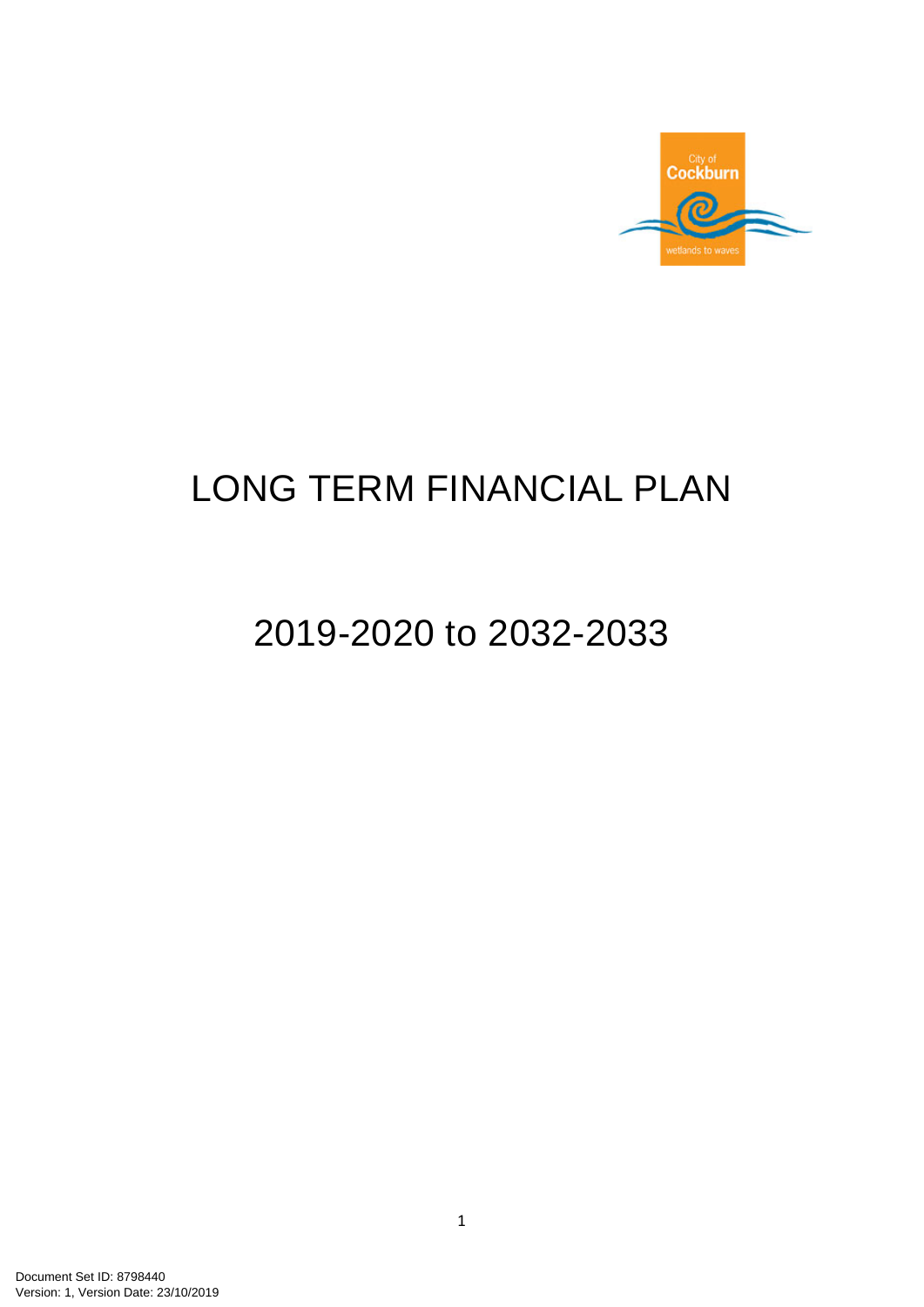# **Contents**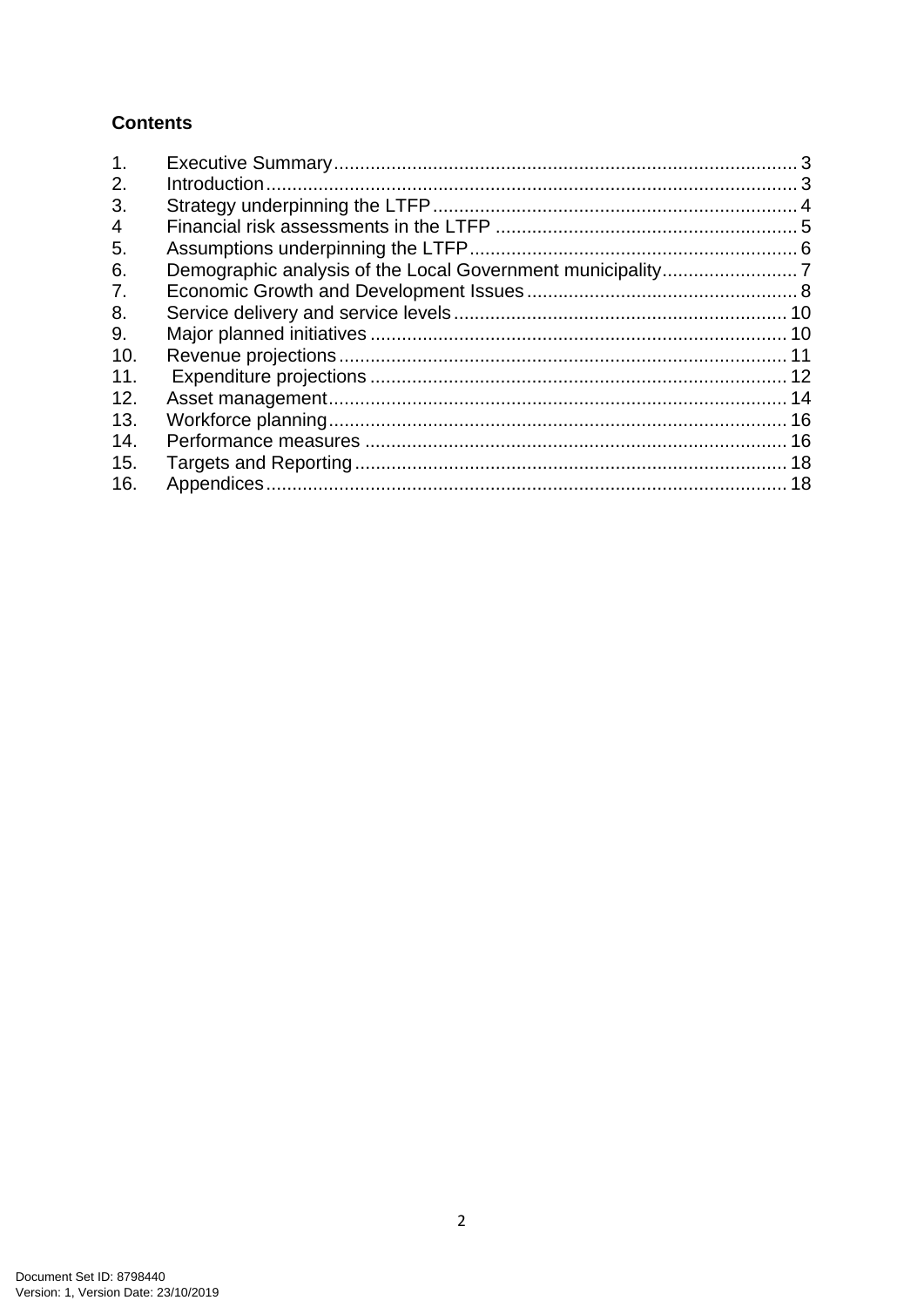# **1. Executive Summary**

- The LTFP covers 2019-20 to 2032-33 with a high level of accuracy for the first four years and estimates for the following ten years. The LTFP will be reviewed every two years.
- The LTFP is considered an informing document to the Strategic Community Plan and Corporate Business Plan.
- The underlying strategy of the LTFP is financial sustainability so as to ensure community assets and services can be maintained and provided by the council at a reasonable cost over the life of the LTFP. The Council remains financially sustainable during the life of the LTFP.
- There are ten objectives which form part of the strategy.
- A number of financial risks have been identified including a reliance on external funds for the completion of the capital program including grants (cash and land), developer contributions and loans. Approval times for capital projects appear to be a risk causing lengthy delays and possible cost increases.
- There are eleven assumptions forming the basis of the LTFP including maintaining rate increases at 2% whilst costs are to be kept at 1.5% to 2%.
- Population statistics demonstrate the City continues to grow at 2.5% to 3.5% per annum and remains a "growth" council. This is a positive impact on the City but requires additional funds to finance this growth. Cockburn's Population is set to increase from 117,513 in 2019 to 152,733 in 2033
- The economic outlook for Australia and WA remains positive as resources investment picks up, GST issues have been favourably resolved and the Government maintains tight fiscal discipline.
- The LTFP has operating income of \$2.713B and will spend \$2.645B in operating expenditure. The City will outlay \$875m on new capital projects and loan repayments. There is an alignment with Strategies, Asset Management and Revitalisation Plans within the LTFP.
- Cockburn currently employs 508 full time equivalent staff. Over the life of the Workforce Plan the City plans to employ an additional 43 staff to ensure it meets its service delivery targets.

# **2. Introduction**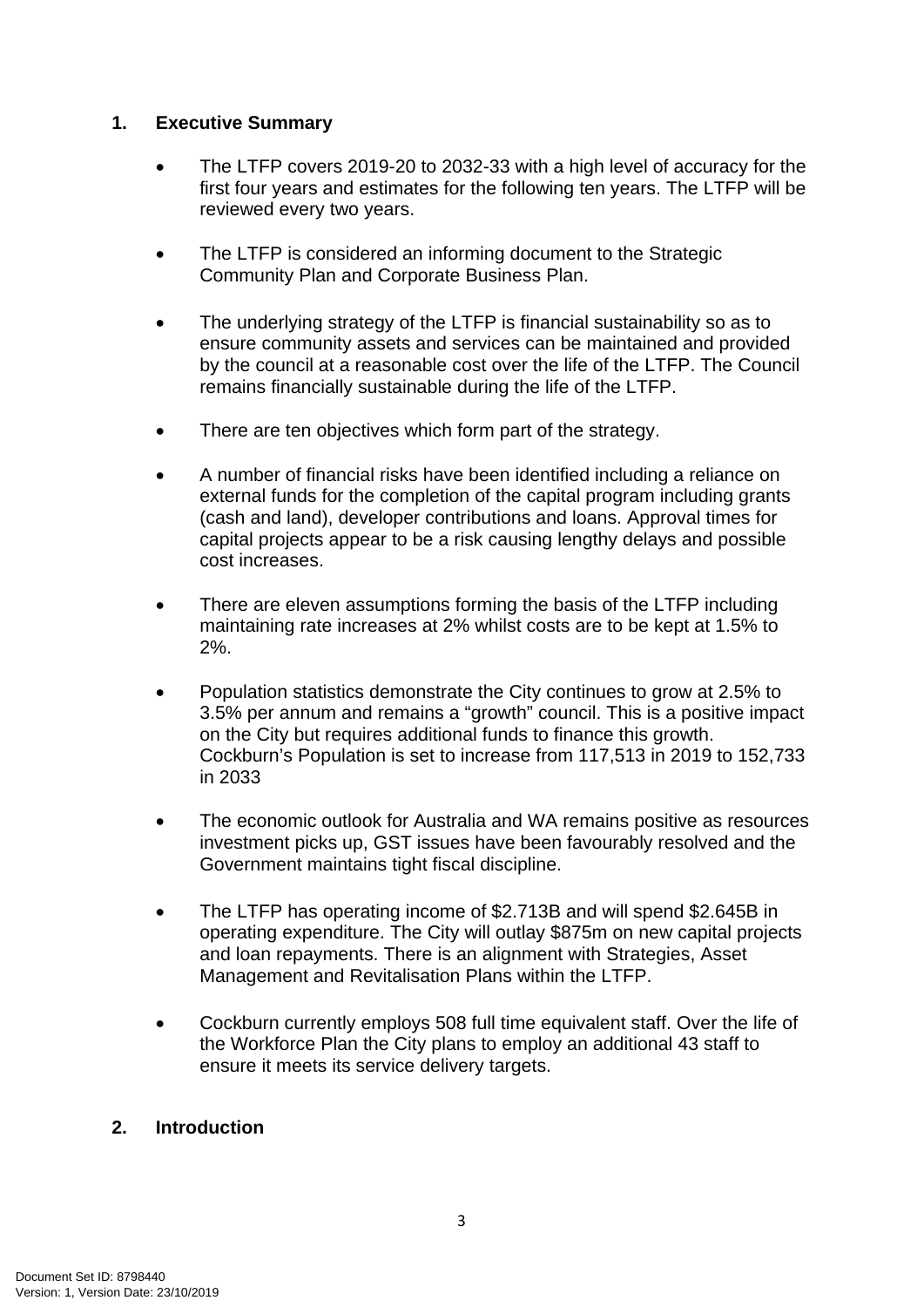The City of Cockburn's Long Term Financial Plan (LTFP) details what is proposed over the next fourteen years as a means of ensuring the City's financial sustainability. The LTFP is aligned to other core planning documents including the Strategic Community Plan (SCP) and the Corporate Business Plan (CBP). Information contained in other strategic plans including the Asset Management Plan (AMP) and Workforce Plan (WP) have informed the LTFP which in turn will be the basis for preparation of the City's Annual Budgets. In addition the City has 38 strategies which have been adopted by Council and include funding requirements which have been (where known) included in the LTFP.

The LTFP covers the period 2019-20 to 2032-33. There is a high level of accuracy and detail in the first four years of the LTFP but this is underpinned by a number of assumptions. The remaining ten years of the LTFP are shown as an overview with reasonable estimates only. The City undertakes a broad review of its SCP and CBP every two years and a full review is planned every four years. This LTFP will be reviewed in conjunction with SCP and CBP review. As Annual Budgets are developed from the LTFP there may be some annual variations between both which will be explained in the Annual Budget.

| <b>Key Statistics</b>     |           |  |  |  |  |  |  |  |
|---------------------------|-----------|--|--|--|--|--|--|--|
| Area (sq km)              | 148       |  |  |  |  |  |  |  |
| Population (est)          | 117,513   |  |  |  |  |  |  |  |
| Number of Electors*       | 69,472    |  |  |  |  |  |  |  |
| Number of properties      | 49,675    |  |  |  |  |  |  |  |
| <b>Total Rates Levied</b> | \$107.68M |  |  |  |  |  |  |  |
| <b>Total Revenue</b>      | \$157.07M |  |  |  |  |  |  |  |
| Number of Employees (FTE) | 508       |  |  |  |  |  |  |  |

 *Table 1 - snapshot of the City of Cockburn at 2019/20* 

\*As at last LG election 2017

The LTFP is a 14-year rolling plan that informs the CBP in the activation of SCP priorities. From these planning processes, annual budgets that are aligned with strategic objectives can be developed. Fourteen rather than ten years has been chosen so as to plan for the rollout of Council adopted Community, Sport and Recreational Facilities Plan and the District Traffic Study Plan.

# **3. Strategy underpinning the LTFP**

The strategy underpinning the LTFP is financial sustainability that is there are no large increases in rates and charges in the maintenance of the assets and delivery of services under the control of the City. Local Governments manage a large range and inventory of assets. The infrastructure assets are the essential foundation for community service delivery, so it's critically important that assets and cash are allocated using long term financial planning. Managing \$1.5B of long-lived assets, such as road, parks and buildings, as local governments do, demands long term financial planning. Numerous reports into local government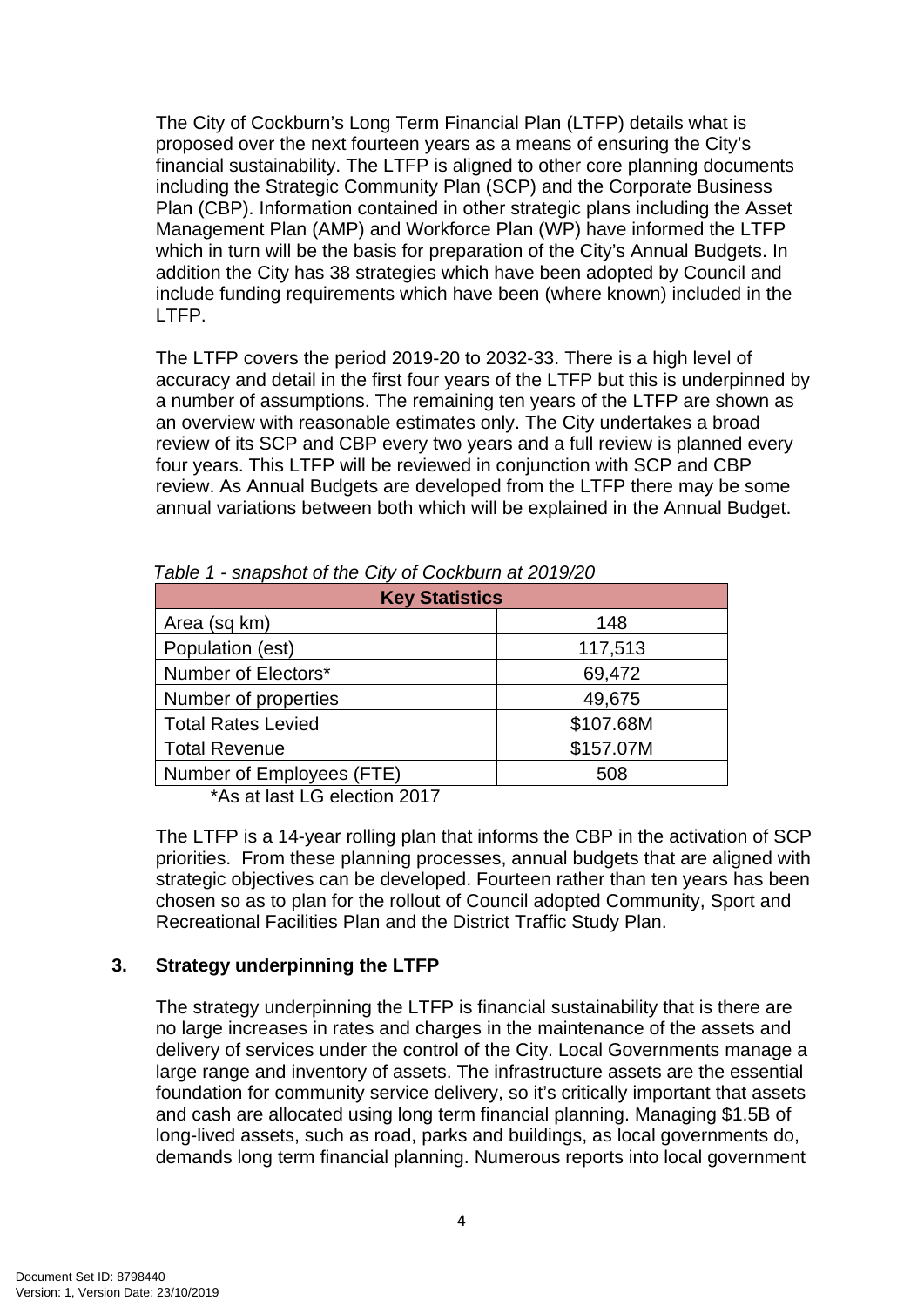sustainability have demonstrated that short term financial planning will not be sufficient to meet the aspirations of the community.

The City of Cockburn's financial objectives are:

- 1. Maintain the existing range and level of service provision whilst developing the capacity to grow and add new services;
- 2. Maintain a strong cash position, ensuring Council remains financially sustainable in the short, medium and long term;
- 3. Achieve operating surpluses and balanced budgets;
- 4. Maintain debt/borrowing levels within prudent quidelines:
- 5. Continue to pursue grant funding for strategic capital projects from the State and Commonwealth Governments;
- 6. Provide for rate increases that enable appropriate capital works (asset renewal, growth/expansion & upgrade) and asset maintenance;
- 7. Ensure value for money is a key objective in all council expenditure;
- 8. Use of cash reserves to achieve inter-generational equity, smooth out year on year rate increase and reduce reliance on debt;
- 9. Improving trends in the key financial ratios; and
- 10. Maximise revenue from fees and charges through full cost recovery or market pricing where appropriate.

# **4 Financial risk assessments in the LTFP**

The Asset Management Plans identify assets that are critical to the City's operations and outline risk management strategies for these. The major risks associated with long term financial planning relate to:

- delays in approvals for major projects;
- the viability of a project if it relies on land acquisition which may be affected by land price movements; and
- funding of projects.

A number of new building projects are included in the LTFP. The projects will require external approvals and are being funded through a mix of municipal funds, developer contributions, grants from either the State or Commonwealth government or debt funding. The risk associated with these is therefore low.

The City has an extensive road (new and renewal) program which includes substantial external funding. If that funding is reduced or is not made available to the City, then the timing of the works will be reviewed. There will be native vegetation clearing required for a number of road projects planned. Given the lead time required, the risk of delays in obtaining clearing permits from the Department of Environment (Federal level) is a medium risk. This relates to the risk of obtaining the clearing permits but also the conditions attached to the permit in the form of clearing offsets.

Interest rates on borrowings and on investments are predicted to be relatively constant over the life of the LTFP. If adverse changes in rates occur this may impact on the City's revenues and future project costs. The risk is considered low.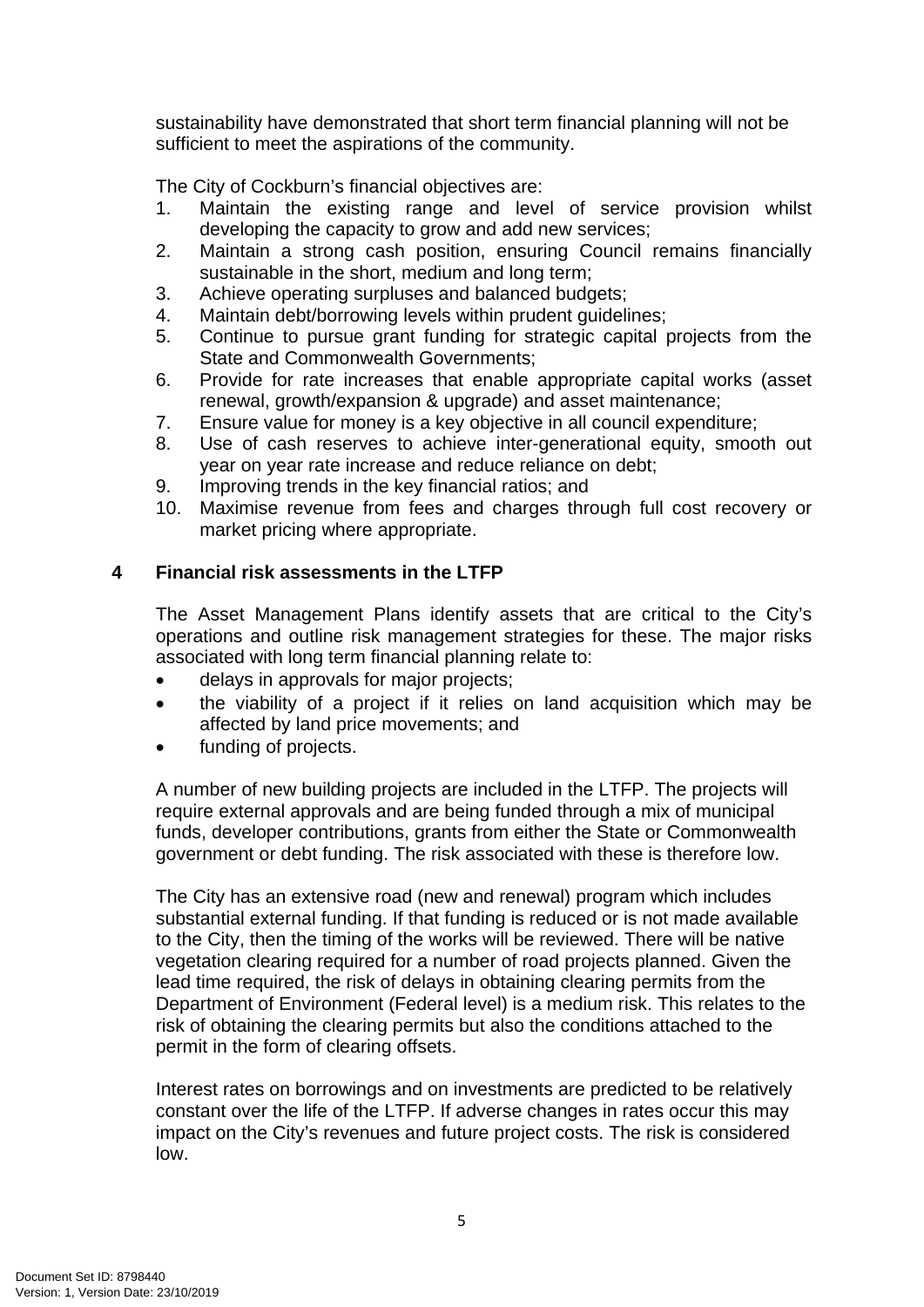The City's risk framework is explained in more detail in Council policy Risk Management. Financial risks are dealt with in detail through this policy, with risk management strategy articulated in the City's Risk Register.

# **5. Assumptions underpinning the LTFP**

This section highlights the broader parameters used in modelling the LTFP. The assumptions are as follows:

- 1. Rates in 2019-20, being the first year of this LTFP are based on a an increase of 1.90% over 2018-19 whilst for the remaining years of the LTFP base rate revenue has been estimated to increase by also by 2.0% per annum and growth of properties is estimated at 1.5% to 2.0% per annum over the life of the LTFP.
- 2. Non-statutory fee revenue has been estimated to increase by 2% (or to recover costs occurred in the provision of the service). The City looks to recover the full cost of providing a range of services including Waste Collection and Co-Safe services. Fees for the receipt of commercial waste vary as a result of competition and the movement in the value of the Landfill Levy (the State Government tax on the disposal of waste into the HWRP).
- 3. Statutory fees are set by legislation and are frequently not indexed on an annual basis. An estimated increase of 1.5% to 2.0% per annum has been allowed in the model.
- 4. Grants and subsidies have been budgeted with a conservative economic outlook at 1.5% to 2% per annum.
- 5. Based on projected average cash balances held during the year and using current Term Deposit interest rates. Interest rates of 2.7% have been factored into the LTFP.
- 6. Salary costs are forecast to increase by 2.0% as a result of low inflation data. The provision of new staff is also in the forecast of 0.5% per annum.
- 7. General utility costs an estimate of 2.5% has been allowed for in 2019- 20 and based on estimates sourced from State Government.
- 8. Materials and Contracts have been forecast to increase by 2.0% to 2.5% over the life of the LTFP.
- 9. Insurance costs have been increased by 2.5% per annum in the LTFP as a result of more built and contributed assets, higher payroll costs and higher public liability claims impacting on premiums paid by the City.
- 10. Other expenditure which is primarily costs associated with the State Government's Landfill Levy has been forecast to rise by 3% in 2020-21. Cost increases beyond that date have been contained to 2% per annum.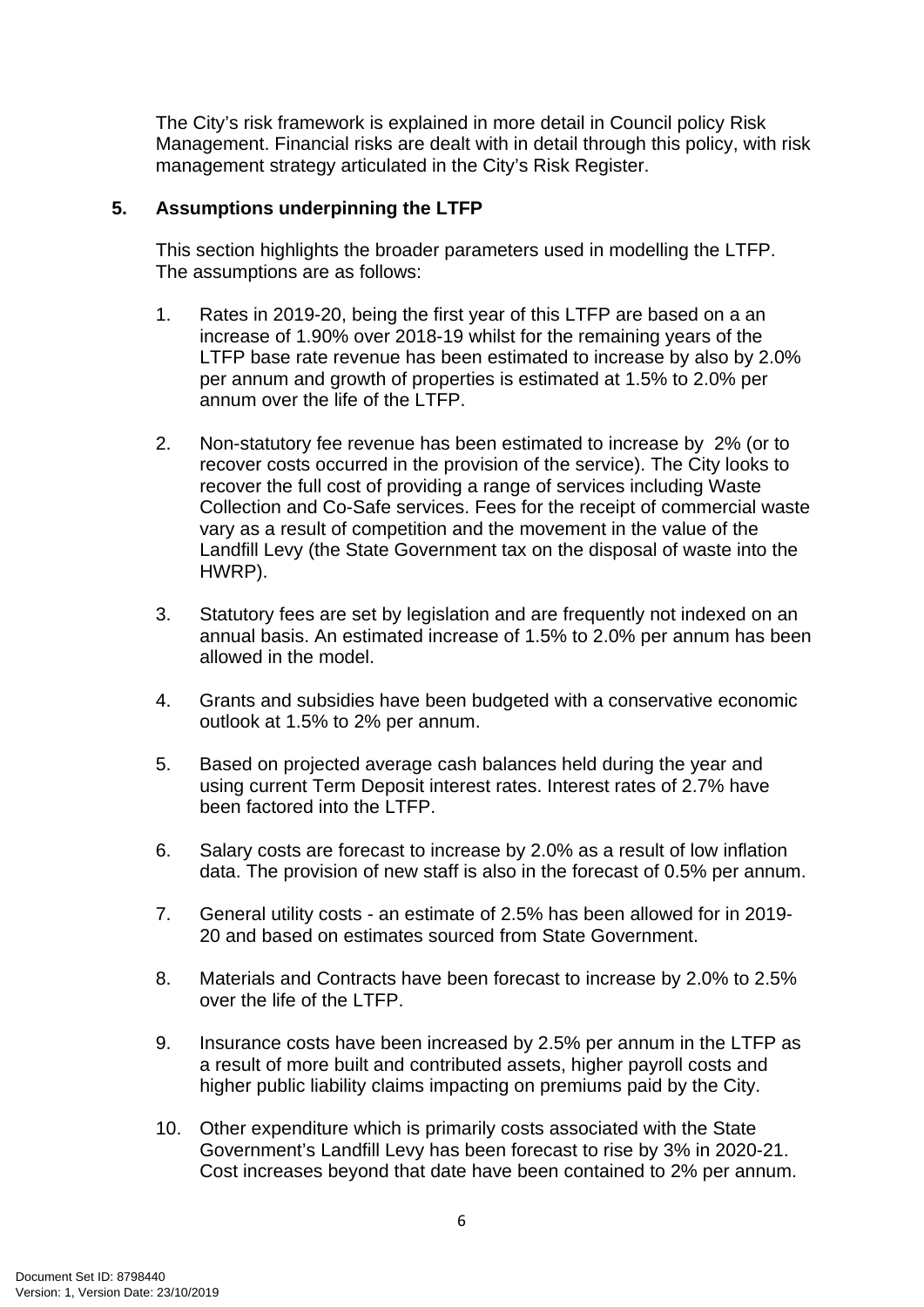Fuel for the fleet has been kept to 3% pa. This cost is mitigated by the plan to transition the fleet to EV cars and trucks over the next 5 to 7 years.

11. Depreciation has been estimated to increase by 3% per annum due to the City's strong asset building program in addition to the contributed assets received by the City from land developers. These assets include roads, paths, drains, parks and buildings.

A sensitivity analysis has been prepared to coincide with the above assumptions to indicate the impact in the movement of the above assumptions on the bottom line of the LTFP and the provision of services and capital programs.

# **6. Demographic analysis of the Local Government municipality**

Over the past 10 years the City of Cockburn has sustained a significant growth rate of more than 3% per annum (ABS 3218.0). As an interesting comparison of official ABS data, the 2006 estimated resident population of 78,768 has grown to 117,513 as of 2019, which is the most current ABS data for population growth in Australia. The City of Cockburn's own forecasts at the time of writing this document has the 2018 estimated residential population exceeding more than 112,000. It is interesting to compare growth rates using the official ABS data for the period 2006 to 2018 as follows:

|                                | 2006      | 2018      |                 | 2006-2018 |
|--------------------------------|-----------|-----------|-----------------|-----------|
|                                | #         | #         | ℅               | #         |
|                                | persons   | persons   | <i>increase</i> | persons   |
| <b>Wanneroo (GC)</b>           | 115,136   | 203,679   | 76.90%          | 88,543    |
| Rockingham (GC & SWG)          | 89,629    | 133,389   | 48.82%          | 43,760    |
| <b>Cockburn (GC&amp;SWG)</b>   | 78,768    | 112,165   | 42.40%          | 33,397    |
| Swan (CG)                      | 96,212    | 143,374   | 49.02%          | 47,162    |
| <b>Gosnells (GC)</b>           | 94,685    | 123,325   | 30.25%          | 28,640    |
| Stirling (C)                   | 183,897   | 220,249   | 19.77%          | 36,352    |
| <b>Melville (SWG)</b>          | 97,597    | 101,940   | 4.45%           | 4,343     |
| Joondalup (C)                  | 157,793   | 160,031   | 1.42%           | 2,238     |
| <b>Perth Metropolitan Area</b> | 1,507,949 | 2,020,138 | 33.97%          | 512,189   |
| <b>Western Australia</b>       | 2,050,884 | 2,573,389 | 25.48%          | 522,505   |

# *Table 2 – Population growth, SWG & Growth Councils (GC)*

Cockburn, with Wanneroo, Swan and Rockingham, are in a league of their own with growth exceeding 40% in this period.

The coming fourteen year period will continue strong rates of growth, with the City's population forecast to grow as follows: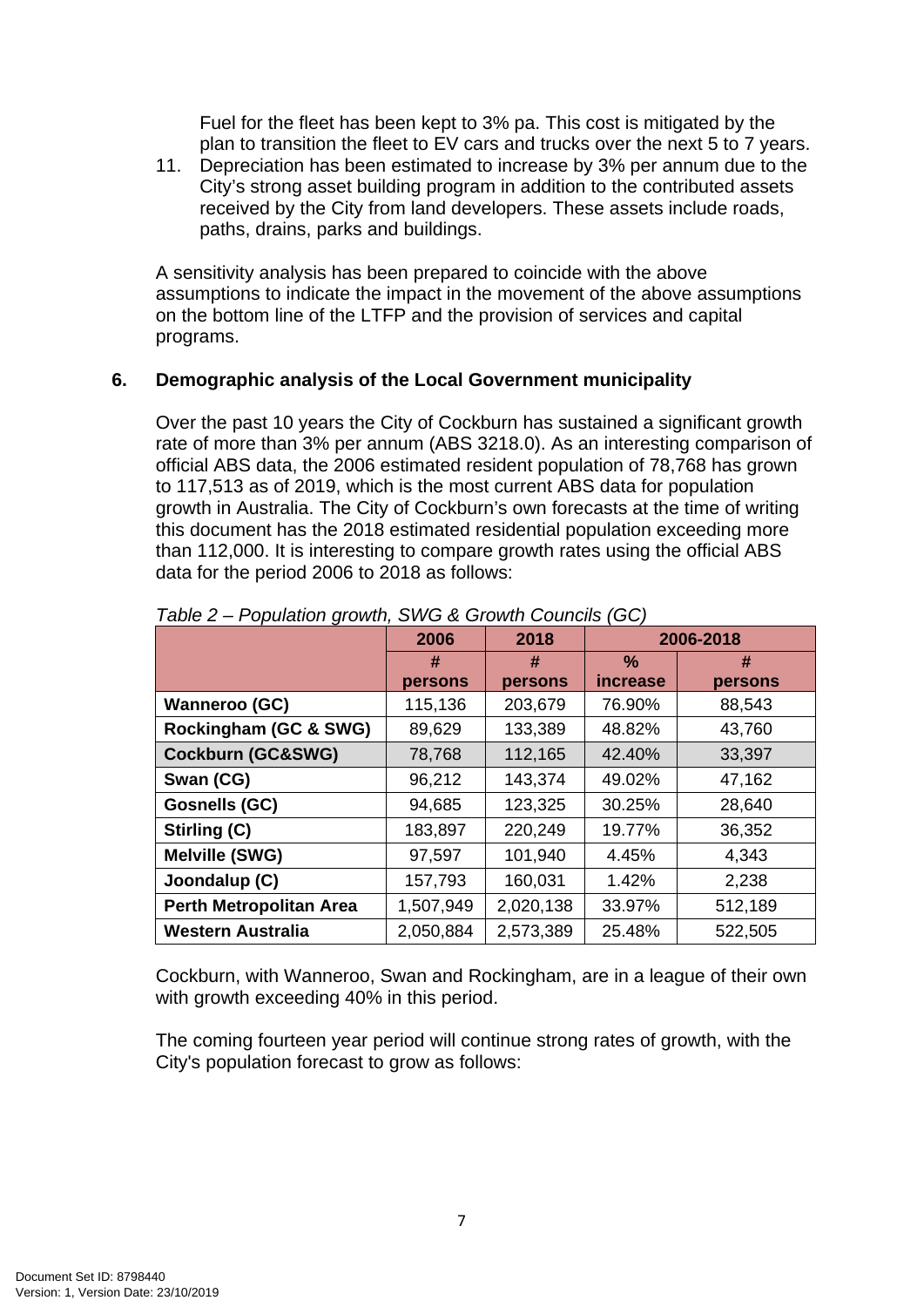| Population | Population |  | Annual |  |
|------------|------------|--|--------|--|
| 2019       | 2033       |  | Growth |  |
| 117.513    | 152.733    |  | 2.1%   |  |

This will again be accounted for by new urban development in greenfield areas and revitalisation precincts. What it is interesting to note however is the likelihood of this coming decade to be the final decade that sees high rates of population growth resulting from greenfield residential development.

The message is for strong growth over the coming ten years, however it is apparent that after the next ten years the City will see the growth rate of new residents and new dwellings reduce. It is also interesting to note the similar reduction in household sizes, representative of increases in single and couple only households as the City enters its consolidation phase and traditional family suburbs continue to mature. We can see this in the following graph:



*Graph 1 – Forecast population and households* 

# **7. Economic Growth and Development Issues**

The last ten years has seen rapid growth take place. The coming decade will be no different, with the significant population growth supported by significant development across residential, commercial and industrial sectors. This will place continued pressure on the City to maintain its infrastructure provision in order to support the extensive growth taking place. The following forecast of gross regional product highlights the economic growth in Cockburn over the twenty or so years which supports the LTFP: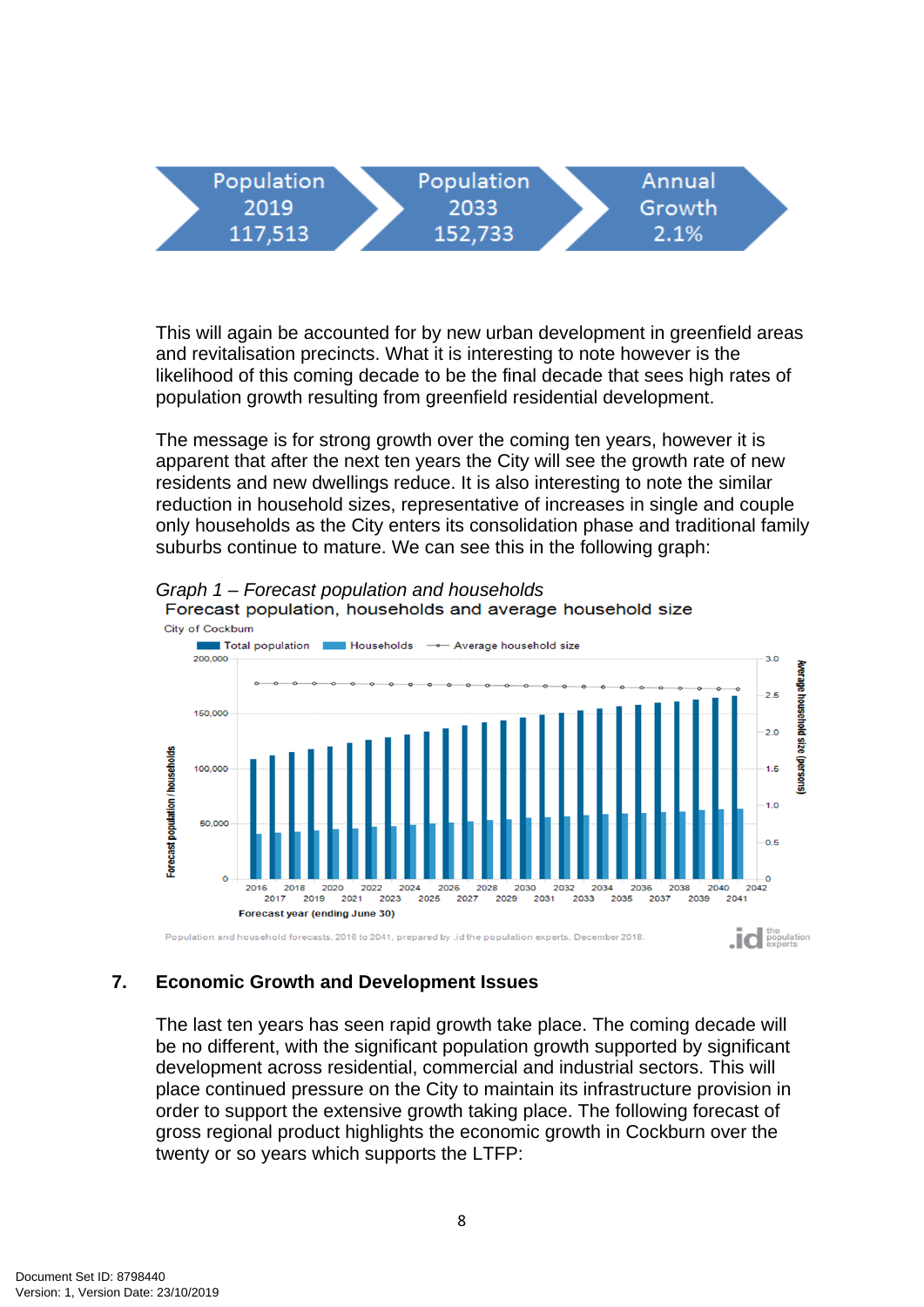

*Graph 2 – Gross Regional Product 2012 to 2030* 

# **Analysis of any City plans that affect future economic growth analysis of the impacts of population and demographic changes on economic growth**

Analysis of strategic employment and competitive advantage in the City shows that it is an important sub-region of Perth for five key strategic industries. These are:

- Other transport equipment manufacturing;
- Airport and associated industries using airport land:
- Tertiary education and training;
- Basic ferrous metal manufacturing; and
- Ship Building & defence support industries, engineering and Oil & gas industries.

These industries have a significant orientation to the domestic and international export market, whereby efficiencies in cost of production become a crucial measure of competitiveness. This is particularly evident in the local supply chain links which depend on movement between industrial clusters within the Kwinana Industrial Area, Australian Marine Complex, Cockburn Central, Bibra Lake and Jandakot Airport. This demands important consideration on how infrastructure (particularly road) can be improved to lift the efficiency of business. The LTFP recognises this and provides significant funding to advance such infrastructure priorities.

# **Identifying new industrial or business subdivisions or developments that will affect economic growth in the City of Cockburn**

The City is a growth area, in that it has substantial growth over the next twenty years in land development including rates revenue (both residential and industrial/commercial) to sustain and drive the delivery of the City's adopted strategies. It is estimated that the City will increase its residential property base by 13,000 new dwellings, increasing from the current 49,675 properties to more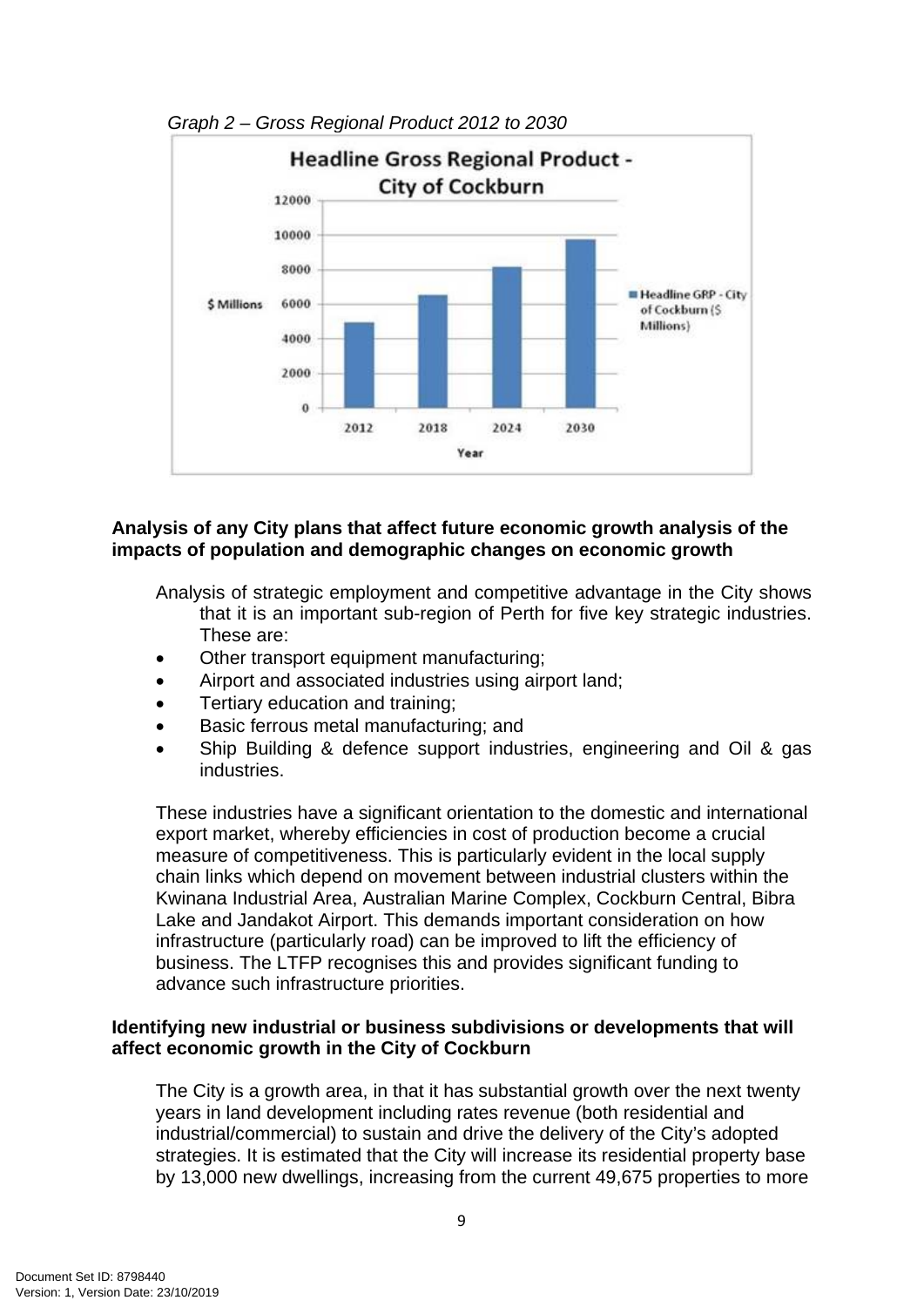than 65,000 properties by 2033. Industrial and commercial development will depend on the State of the economy with the primary industrial precincts infilling rapidly with more land being already required for the Australian Marine Complex. This will be facilitated through development of Latitude 32. Jandakot City is moving ahead with two to three new industrial sites annually, and stands as a strategic industrial location for the whole of Western Australia.

# **State economic factors**

- The next four years will see stability return to State Government finances reflecting:
- Reform to the distribution model of GST, providing a base 75% of GST funds returned to each state;
- Resurgence in iron prices and resultant royalties enabling WA to retain much of the royalty income of which 85% was previously lost to the distributive GST equalisation formula; and
- Tight fiscal management by the WA Government.

All of which means running an operating surplus in 2018/19 and over the four years of the State Budget outlook and an overall cash surplus in 2023/24.

# **State or Federal government policies that will impact the future**

For Cockburn, the biggest impact from the State Government is the continuing cost shifting and substantial increases in fees and charges.

# **8. Service delivery and service levels**

It is proposed that existing service levels will be maintained for all operational areas. However, a key objective in the Corporate Business Plan that directly impacts future service delivery is to try to improve existing service levels whilst continuing to achieve annual operating surpluses each year to fund the provision of infrastructure. Service levels will be reviewed from time to time, to ensure impact of rapid growth across the municipality is monitored and assessed.

# **9. Major planned initiatives**

The City has recently adopted a new Community, Sport and Recreation Facilities Plan. (see page 15 for website address). This plan running from 2018- 19 to 2032-33 lists a range of community, sporting and recreational facilities to be constructed currently costed at approximately \$212m.

The City is also planning a number of other initiatives:

- Port Coogee Marina expansion;
- New Council and Administration Centre;
- Change of Streetlights to energy saving LED's and smart lighting technology;
- Capping of waste cells at Henderson Waste and Recovery Park;
- Transition of City motor vehicle and truck fleet to and EV fleet;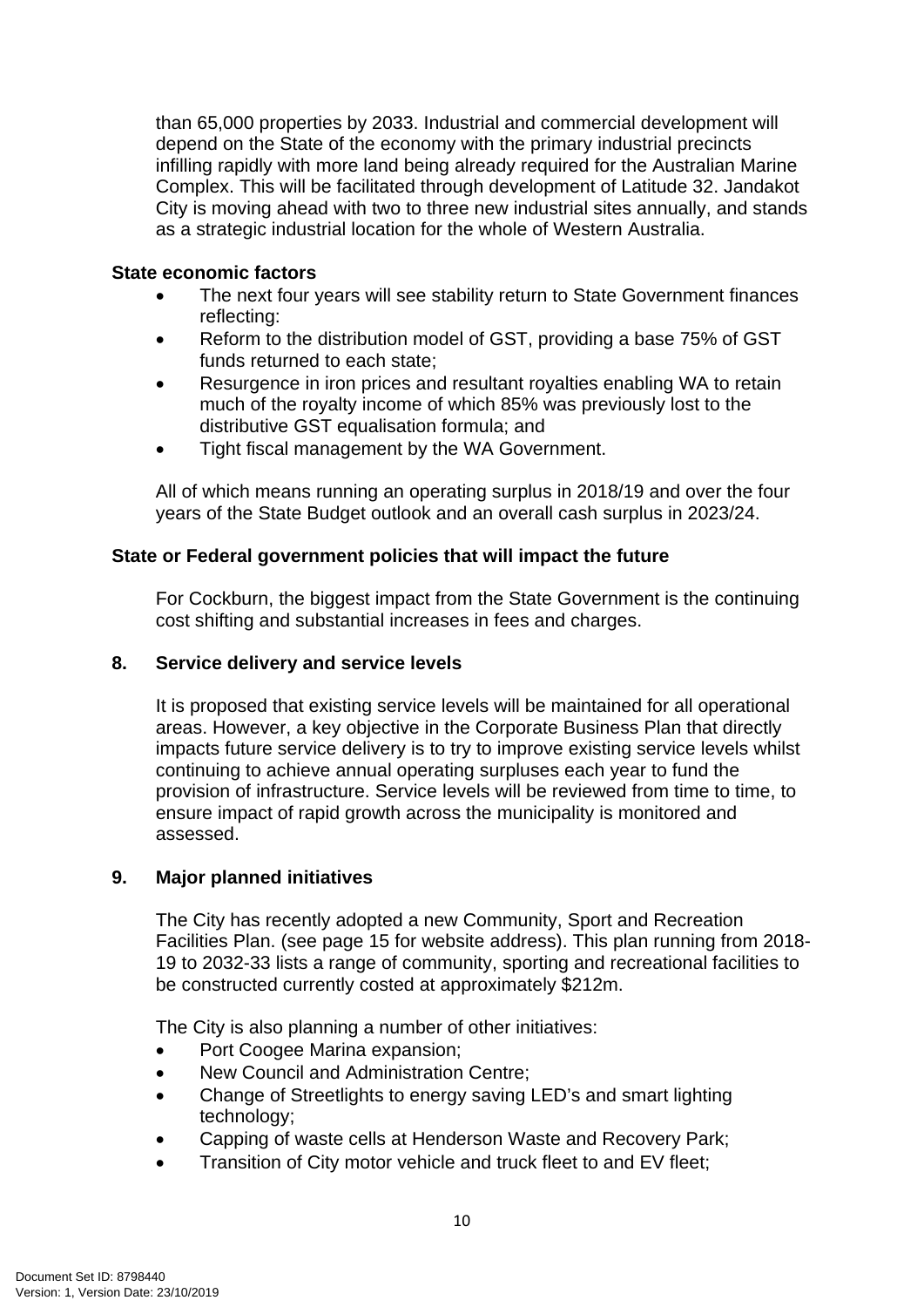- Transition of HWRP to Materials Recovery Facility; and
- Leasing and re-development of Coogee Beach Caravan Park.

# **10. Revenue projections**

# Rates and service charges

The 2019-20 Municipal budget has been based on a 1.90% rate increase. For the remaining years of the LTFP, base rate increases have been aligned at 2.0% per annum rather than the Consumer Price Index (CPI). The CPI index is based upon a range of goods and services that bear little relationship to the cost components that comprise the delivery of the City services. This will be reviewed each year.

There remains significant growth forecast within City of Cockburn in relation to the industrial and residential components across the municipality. A summary of commercial/industrial property growth would include Cockburn Coast, Cockburn Central (West and North), Jandakot City and Latitude 32. Residential growth is arising from two sources, new lots such as Calleya (as it expands east to Warton Road), Cockburn Coast and Port Coogee. The second source is the revitalisation suburbs of Hamilton Hill, Spearwood, Coolbellup and Coogee. As such, the forecast model has allowed for an increase of a further 1.5% to 2.0% per annum from growth of property values and numbers.

The LTFP assumes the continuation of the Port Coogee Specified Area Rate for Public Open Space maintenance. A further Specified Area Rate will also been introduced in 2016/17 to provide for the maintenance of the Port Coogee Water Ways. A third SAR has also been implemented for the Cockburn Coast precinct. All funds derived from these specified area rates are quarantined to a reserve and do not form part of the City's municipal fund. Funds are only expended to meet the aims of the SAR.

# User charges and fees

Fees and charges include services where the City has the discretion to levy its fee amount or where fees are statutory in nature and prescribed by the State Government and in a few cases, the Commonwealth Government.

The LTFP is based on fees increasing by 1.5% to 2% per annum. Fees from the Cockburn ARC have been designed to ensure the facility breaks even after depreciation.

# Grants (Commonwealth and State Governments)

The City currently receives approximately \$13.0M in operating grants, including the untied grant from the Grants Commission. The LTFP has allowed a cautious increase of 1.5% per annum for these grants which seldom increase at an equivalent rate to the cost of providing the subsidised services.

The City relies on grant income for delivering a range of services to the diverse community of the City. Cockburn has a large senior's population, from a wide socio-economic spectrum which places significant demands on the City in the delivery of services.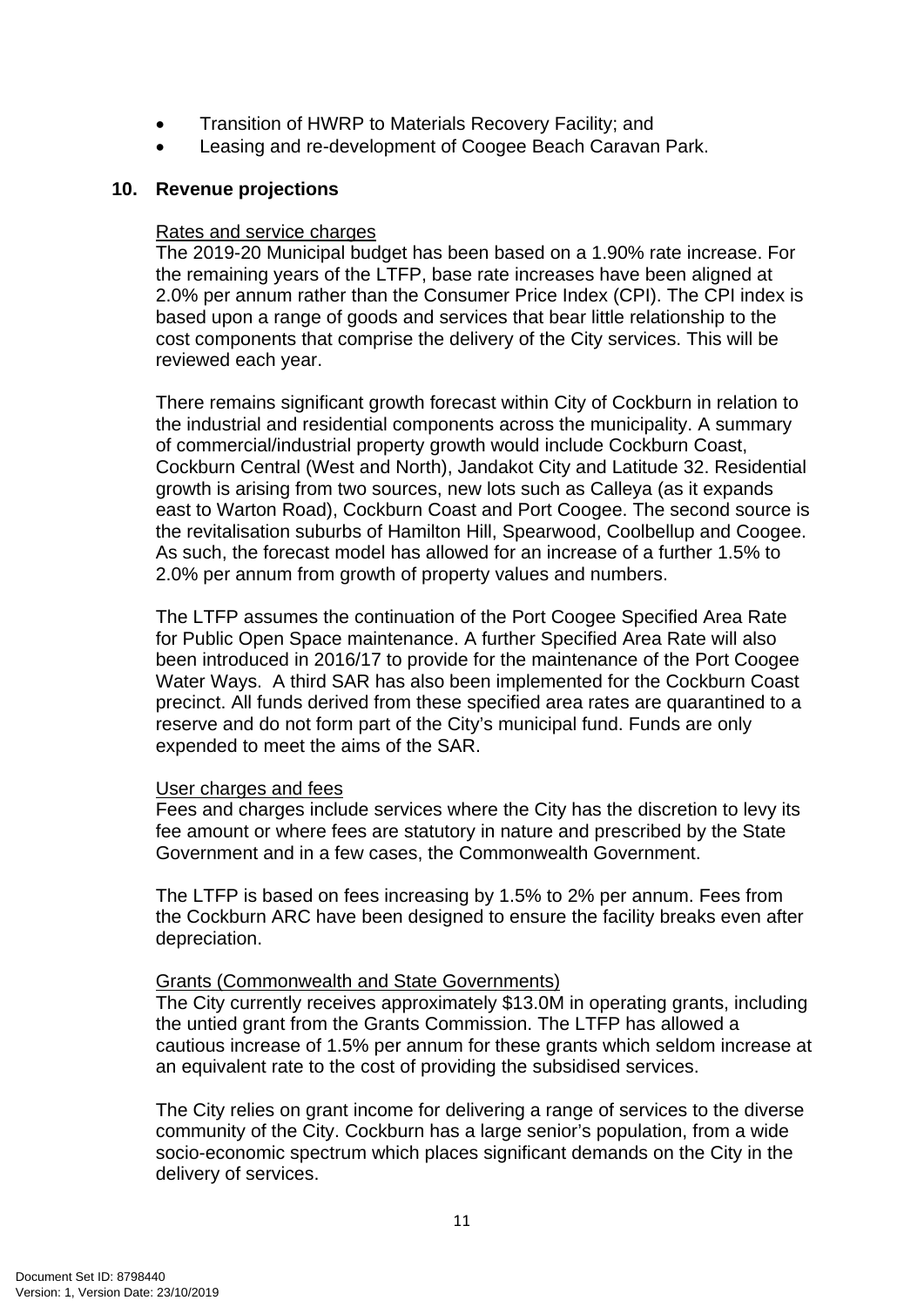#### Interest revenue

Interest on investments will average around \$5.0M per annum and comprises of interest earned from cash invested with financial institutions and interest charged to ratepayers for rates in arrears. Interest received is allocated between the municipal fund (available for general expenditure) and interest allocated to reserve funds and not available for general expenditure.

#### Net gain on disposal of assets

Each year the City will dispose of plant including motor vehicles and trucks as part of its renewal program. The surplus made on these trade-ins is reflected in this category of income. The end outcome will see the funds quarantined into the Plant Replacement Reserve to ensure the City always has sufficient monies to fund its plant requirements and to fund the transition to an EV fleet.

# **11. Expenditure projections**

#### Workforce costs

Salaries are the largest component of the City's operating budget, representing 37.6% of operating expenses or 36.2% of total operating revenue. The City enters into an Enterprise Agreement (EA) every three years which determines the level of salary increase to be given to staff. Enterprise Agreement 2016-19 will expire in August 2019. Future increases in the LTFP should be around 2% per annum.

In addition to the base wage increase assumptions, the City has to provide funding for annual increments in employee banding and the provision for increased staffing levels to cover expanded service requirements as provided for in the Workforce Plan. The Workforce Plan indicates forty three new staff is being proposed to be recruited over the first four years of the LTFP.

One of the service commitments listed for Leading and Listening Outcome is "to maintain a professional, well-trained and healthy workforce that is responsive to the community's needs." To do this we need to find, retain, engage and develop the people we need to achieve our corporate mission and strategic goals. The purpose of the Workforce Plan is to outline ways to meet this commitment.

The City has overarching strategies to support the achievement of its objectives under the Strategic Community Plan. The strategies drive the volume and diversity of services offered by the City and these combined with growth determine the Staffing Forecast.

As for superannuation, staff are entitled to 10.5% of their ordinary times earnings with a matching contribution of up to 4%.

#### Materials and contracts

The broad assumption in materials and contracts is for an increase of 2%. The City has significant ongoing contracts for delivery of services such as waste management, Co-Safe and a range of maintenance contracts for parks, gardens, toilets and road materials. The City also engages contractors for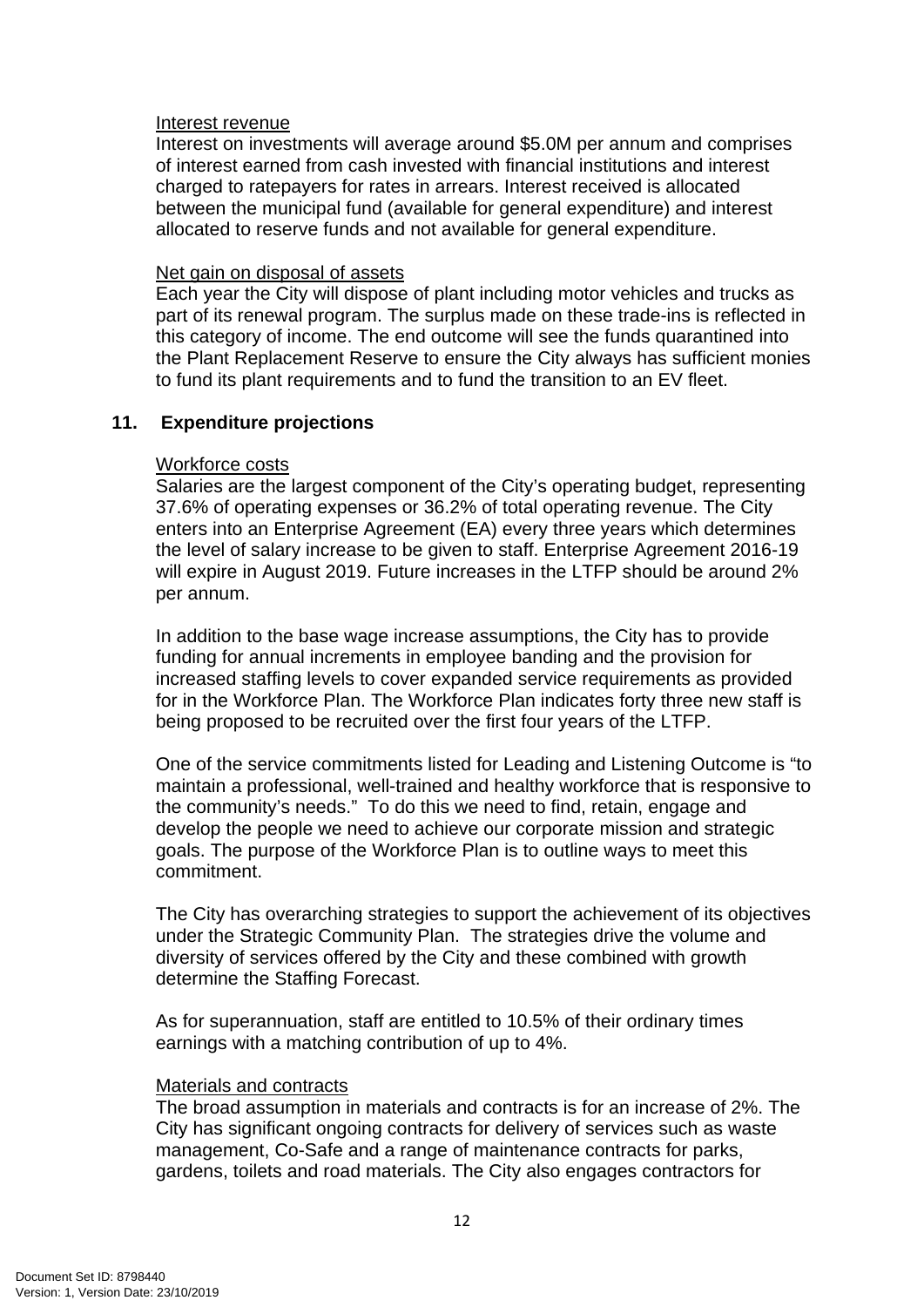building maintenance and general services. All these contracts are priced in the tender at or near CPI levels as far as possible.

Material costs include items for maintenance of roads such as asphalt which are more governed by market forces based on availability. Also included are materials for consumable items for a range of services across the City. The City aims to drive these costs down at every opportunity.

# **Utilities**

The City purchases power, gas and water from State Government utilities and telecom services from private sector providers totalling \$5.7m. Power is the single largest cost at \$4.62m of which comprises the provision of Western Power owned street lighting infrastructure which costs \$2.7m per annum.

Power costs are expected to rise by at least 2% to 3% annually. The City has an active solar photo voltaic program on all City-owned buildings to mitigate the cost of power. Gas is acquired from Alinta for Cockburn ARC and cooking purposes (seniors centre). Cockburn ARC uses geothermal power for the heating of the water in the pools at Cockburn ARC removing the need for gas for this activity. Gas will still be used during maintenance of the geothermal facility and when geothermal (supplied water) temperatures are not hot enough. The City is pursuing a solar PV solution for electricity consumption which will significantly reduce consumption of electricity from the grid and lower cash operating costs.

#### Insurance

Insurance expense of \$1.56m per annum and rising annually by 2% to 4% is acquired from a co-operative arrangement called Local Government Insurance Services. The City purchases a range of insurance including public liability, workers compensation, property, fleet, fidelity and professional indemnity. Increases are due to growth of assets, staff and general risks.

# **Depreciation**

Depreciation estimates have been based on the projected capital spending contained within this LTFP document. Depreciation has been further increased by the indexing of the replacement cost of the City's fixed assets in order to recognise the impact of rising replacement costs in accordance with Accounting Standard requirements. Depreciation estimates may be influenced by future recognition and disposal of assets and how the City expends its capital works program.

#### Interest expense

The most significant borrowing has been for Cockburn ARC at Cockburn Central West. The City borrowed \$25m in 2016/17 and this will be repaid over ten years using the revenue derived from the developer contribution scheme. Interest will be incurred for other loans to complete the capital expenditure program associated with the DCA 13 – Community Infrastructure and for the New Council and Administration Centre. Both projects will not impact on rates.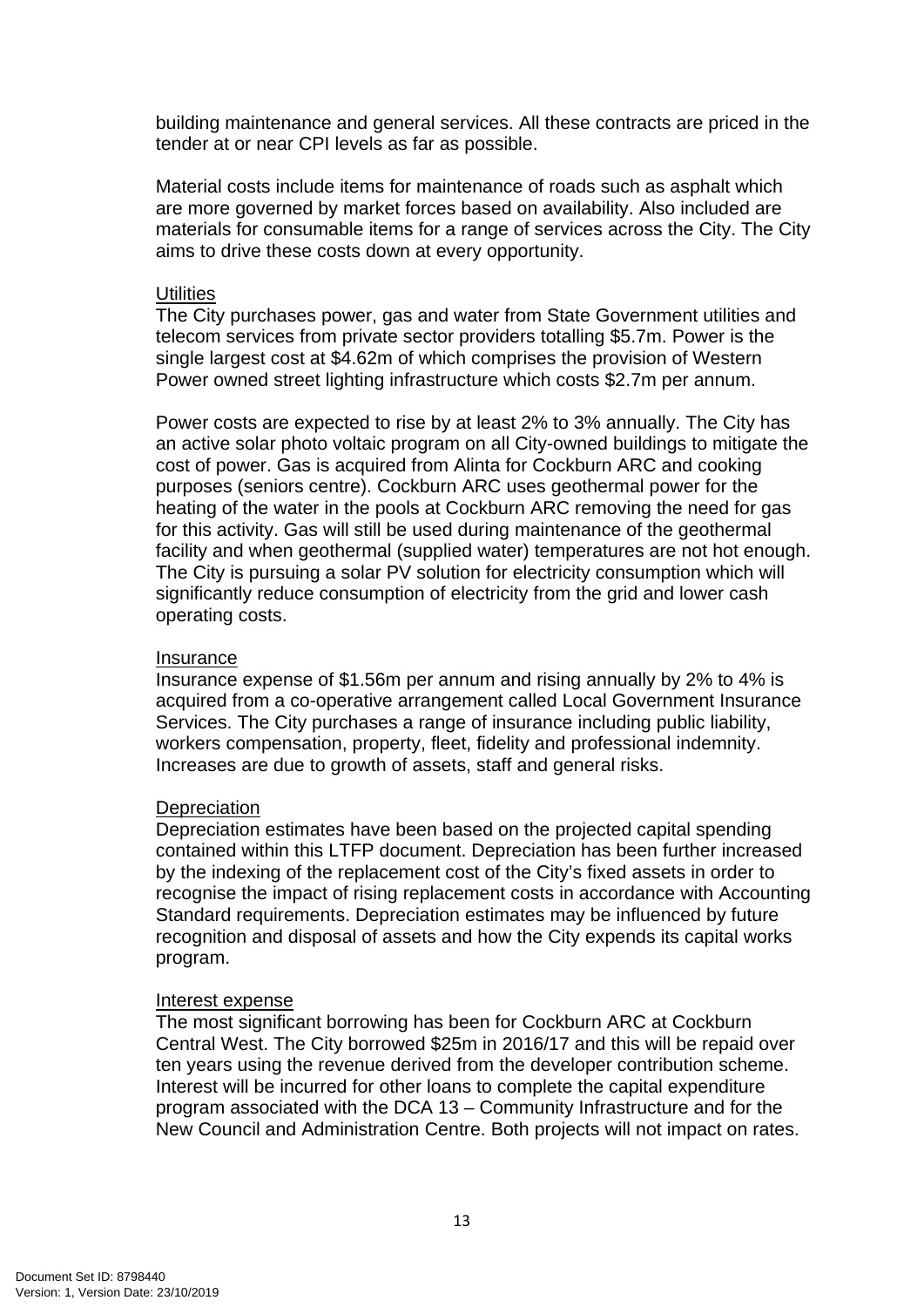# Other and extraordinary expenses

As noted above, Other Expenses encompasses a range of sundry expenditure items. For Cockburn, the largest three items is the State Government Landfill Levy, currently at \$70 per tonne of waste deposited at Henderson Waste and Recovery Park. The next significant item is fuel for the City's fleet at \$1.0m. This expenditure category also includes the grants and donations budget of \$1.45m.

# **12. Asset management**

The City of Cockburn currently manages over \$1.5 billion of infrastructure assets delivering services to the City's residential and business communities. The continuous improvement of the City's asset management framework and planning process reflects Cockburn's growing maturity and emphasises the City's drive to deliver a sustainable future by managing assets and providing services in the most cost effect manner.

The Asset Management Plans (AMPs) act as informing strategies that assist the City in its yearly budgeting process and further strengthens the City's management of long term asset renewal planning and funding requirements.

# Asset Renewal – Capital expenditure (Non-Discretionary)

The City via the asset management planning process has revised the existing six Asset Management Plans (AMPs) for roads, footpaths, buildings, parks & environment, drainage and Plant and Fleet.

| <b>Asset Management Plan</b>                                                             | Value of assets (replacement cost) |
|------------------------------------------------------------------------------------------|------------------------------------|
| Footpath Infrastructure Asset Management Plan                                            |                                    |
| - 627.08 Km of footpath                                                                  | \$67.7m                            |
| Drainage Asset Management Plan - 18,449                                                  |                                    |
| drainage pits, 455Km of pipes and 15.5Km of                                              |                                    |
| fences                                                                                   | \$263.1m                           |
| Building Asset Management Plan - 132, civic,                                             |                                    |
| community and recreation building                                                        | \$313.1m                           |
| Parks & Environment Asset Management Plan -                                              |                                    |
| playgrounds, irrigation, fencing plus other park                                         |                                    |
| assets. 1,570.8Ha of parks (including active and                                         |                                    |
| passive), bushland and streetscapes. The parks                                           |                                    |
| have no valued attached to them which is in                                              |                                    |
| accordance with Council.                                                                 | \$94.9m                            |
| Fleet and Plant Asset Management Plant - 463                                             |                                    |
| pieces of light fleet, major fleet and minor plant                                       | \$18.9m                            |
|                                                                                          |                                    |
| Roads Asset Management Plan - 6.5m square<br>meters of roads, 0.12m square meters of car |                                    |
| parks and 1,448Km of kerbs                                                               | \$624.5m                           |
|                                                                                          |                                    |
| Landfill assets at HWRP                                                                  | \$37.0m                            |
|                                                                                          |                                    |
| Marina and Coastal engineering assets                                                    | \$53.2m                            |

# *Table 3 – Asset Management Plan Statistics*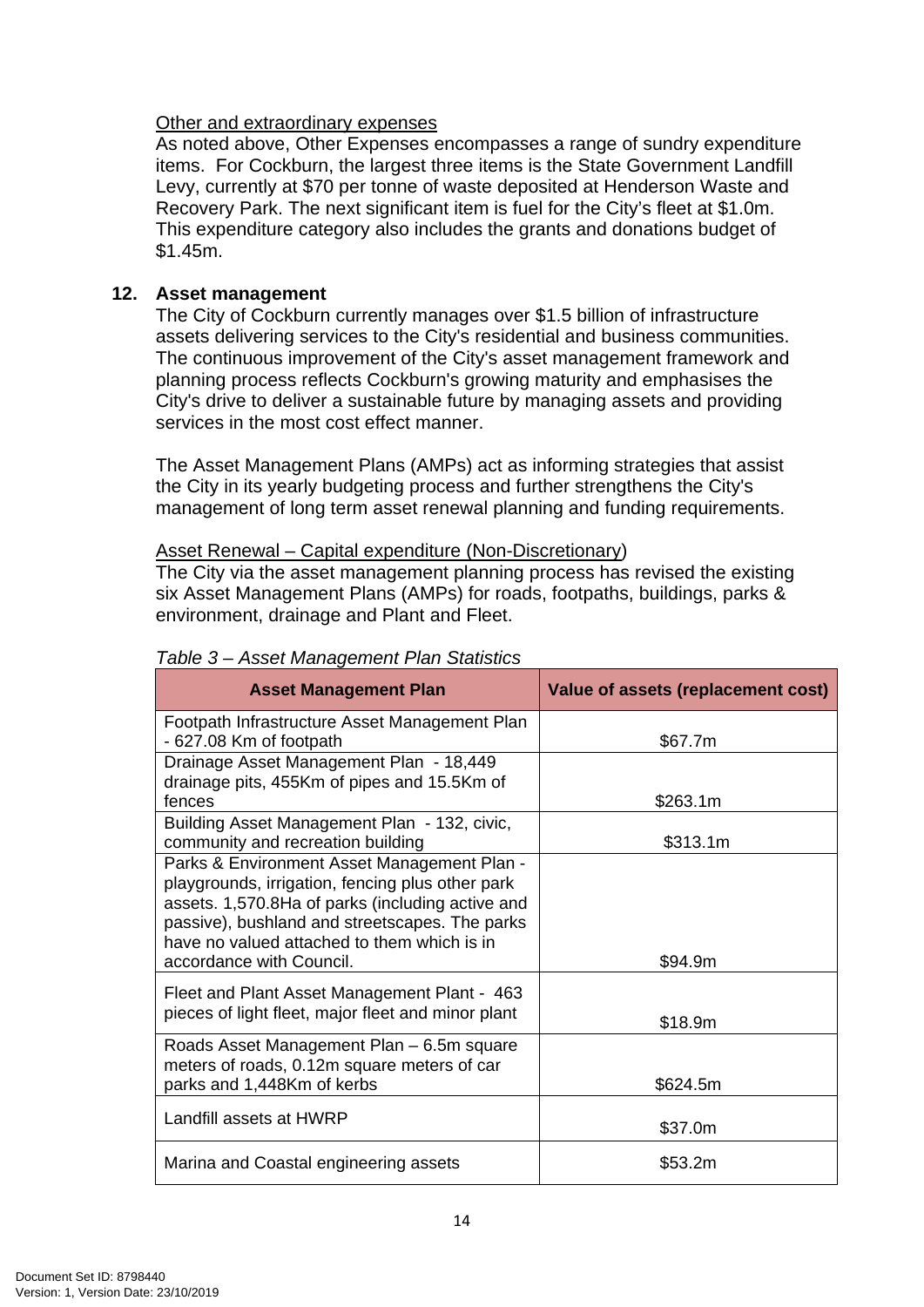All asset management plans can be located at www.cockburn.wa.gov.au/AMP

# Capital expenditure (Discretionary)

The City, as a growth municipality has an extensive program of new assets and asset upgrades across all classes of assets being community, civic and road infrastructure assets. The table below demonstrates major community infrastructure projects to be constructed.

| <b>Project</b>                                        | Year  | <b>Cost</b> | <b>Project</b>                                            | Year  | <b>Cost</b> |
|-------------------------------------------------------|-------|-------------|-----------------------------------------------------------|-------|-------------|
| <b>Frankland Reserve Hammond</b><br>Park              | 19/20 | \$8.9m      | <b>Muster Sports</b><br>Reserves and<br><b>Facilities</b> | 29/30 | \$3.0m      |
| <b>Beale Park Spearwood</b>                           | 19/20 | \$9.4m      | <b>Lucius Park</b><br>Spearwood                           | 31/32 | \$2.9m      |
| Cockburn Coast Oval                                   | 20/21 | \$1.5m      | <b>Aboriginal Cultural</b><br>Centre                      | 20/22 | \$6.0m      |
| <b>Wally Hagan Recreation</b><br>Centre Stage 1       | 21/21 | \$15m       | <b>Treeby Community</b><br>Centre                         | 20/21 | \$4.3m      |
| <b>Beeliar Club Room Facilities</b><br><b>Beeliar</b> | 22/23 | \$1.2m      | Cockburn Coast<br><b>Community Facilities</b>             | 24/25 | \$6.6m      |
| <b>Wally Hagan Recreation</b><br>Centre Stage 2       | 22/23 | \$15m       | <b>Hamilton Hill</b><br><b>Community Centre</b>           | 25/26 | \$3.2m      |
| Anning Park Tennis Jandakot                           | 22/23 | \$3.3m      | Life Long Learning<br>Centre                              | 26/27 | \$21m       |
| Davilak Reserve Hamilton Hill                         | 23/24 | \$7.0m      | Southwell community<br>Centre                             | 27/28 | \$1.4m      |
| Dixon Park Redevelopment                              | 23/24 | \$5.8m      | Cockburn Youth<br><b>Centre Upgrades</b>                  | 28/29 | \$1.0m      |
| Small Ball Sports - Location<br><b>TBD</b>            | 23/24 | \$1.0m      | <b>Performing Arts</b><br>Centre                          | 30/32 | \$22m       |
| Cockburn Coast Oval<br>Clubrooms & Land               | 25/26 | \$11.9m     | <b>Harvest lakes</b><br><b>Community Centre</b>           | 32/33 | \$1.0m      |
| <b>CCW Playing Fields</b>                             | 25/26 | \$4.0m      | New Council and<br><b>Admin Centre</b>                    | 22/23 | \$40m       |
| Santich Park Upgrade                                  | 25/26 | \$1.6m      | <b>Aubin Grove</b><br><b>Community Centre</b><br>Upgrade  | 31/32 | \$0.75m     |
| Coogee Golf Complex                                   | 27/29 | \$8.2m      | <b>DTS Road Projects</b>                                  | 19/33 | \$158m      |
| Treeby east Reserve and<br><b>Clubrooms</b>           | 27/28 | \$3.5m      |                                                           |       |             |

# *Table 4 – Key Projects 2019-20 – 2032-33 (all figure are \$M)*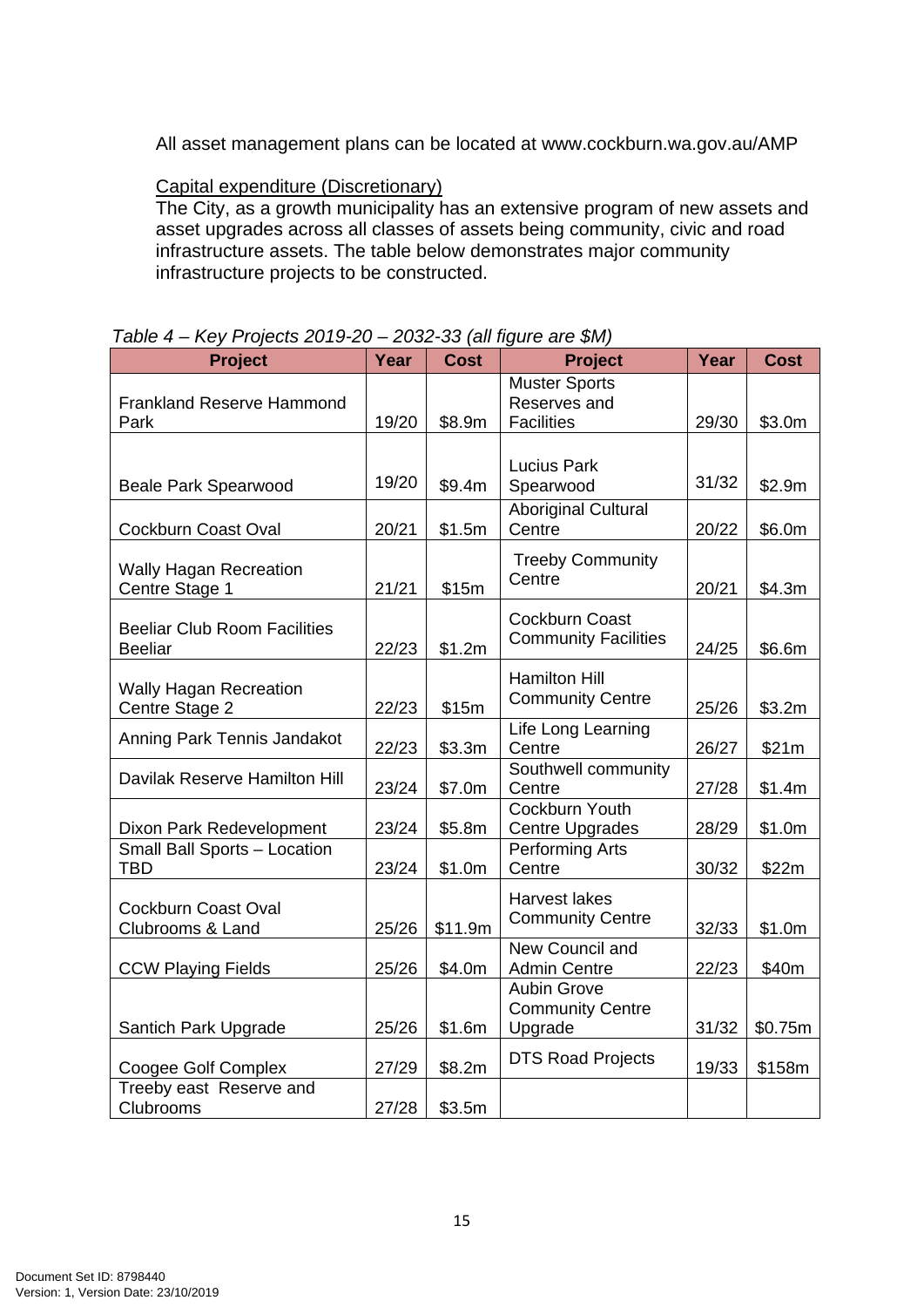Full Community, Sport and Recreation Plan, click here.

Summarised Community, Sport and Recreation Plan, click here.

Funding for the above assets will be derived from the municipal fund (including reserves), grants (state and commonwealth including gifts of land), developer contributions and loan funds. As part of the DCA 13 Scheme the City is required to construct a number of community assets within a ten year time frame, even though the contributions collected may take up to twenty years to recover from land development. The shortfall will need to be borrowed from WA Treasury Corporation (WATC). The interest on these borrowings has been included in the developer contribution scheme.

# **13. Workforce planning**

The Workforce Plan staffing forecast costs are included in the Long Term Financial Plan (LTFP) with the proposed increases reviewed each financial year as part of the annual budget process taking into account an overall cap of \$0.5m. The financial impact of the workforce changes are detailed in Appendix 1.

The City requires a business case for new infrastructure but these do not always identify a human resources component. New infrastructure often demands an increased level of staffing due to its size or complexity. The new Cockburn ARC recreation centre was an example of this.

Each year a forecast of future staffing needs is considered. This lists proposed employee positions for the next ten years with information from this costed within the Long Term Financial Plan. Proposed positions for the first two years are formally agreed by the Senior Management Team (SMT) and endorsed by the Executive. These positions are then included in the following years budget preparation and before each one is advertised, a vacancy form is completed for final approval by line management. This allows the City some flexibility in case of changes to need or economic circumstances, both internal and external.

# **14. Performance measures**

A number of statutory KPIs focusing on financial and asset management performance will be regulated and have been mandated by the Local Government (Financial Management) Regulations. Appendix 9 outlines the statutory KPIs which specify the performance targets that local governments are required to report on.

As noted from the table below the City meets the majority of the KPI apart from Asset Sustainability.

| Ratio     | Target | 14/15    | 15/16             | 16/17 | 17/18 |
|-----------|--------|----------|-------------------|-------|-------|
| Current   |        | .87      | $^{0.14}$<br>$-L$ | .432  | .479  |
| Dperating | >0.0   | $-0.002$ | 0.049             | 0.078 | 0.008 |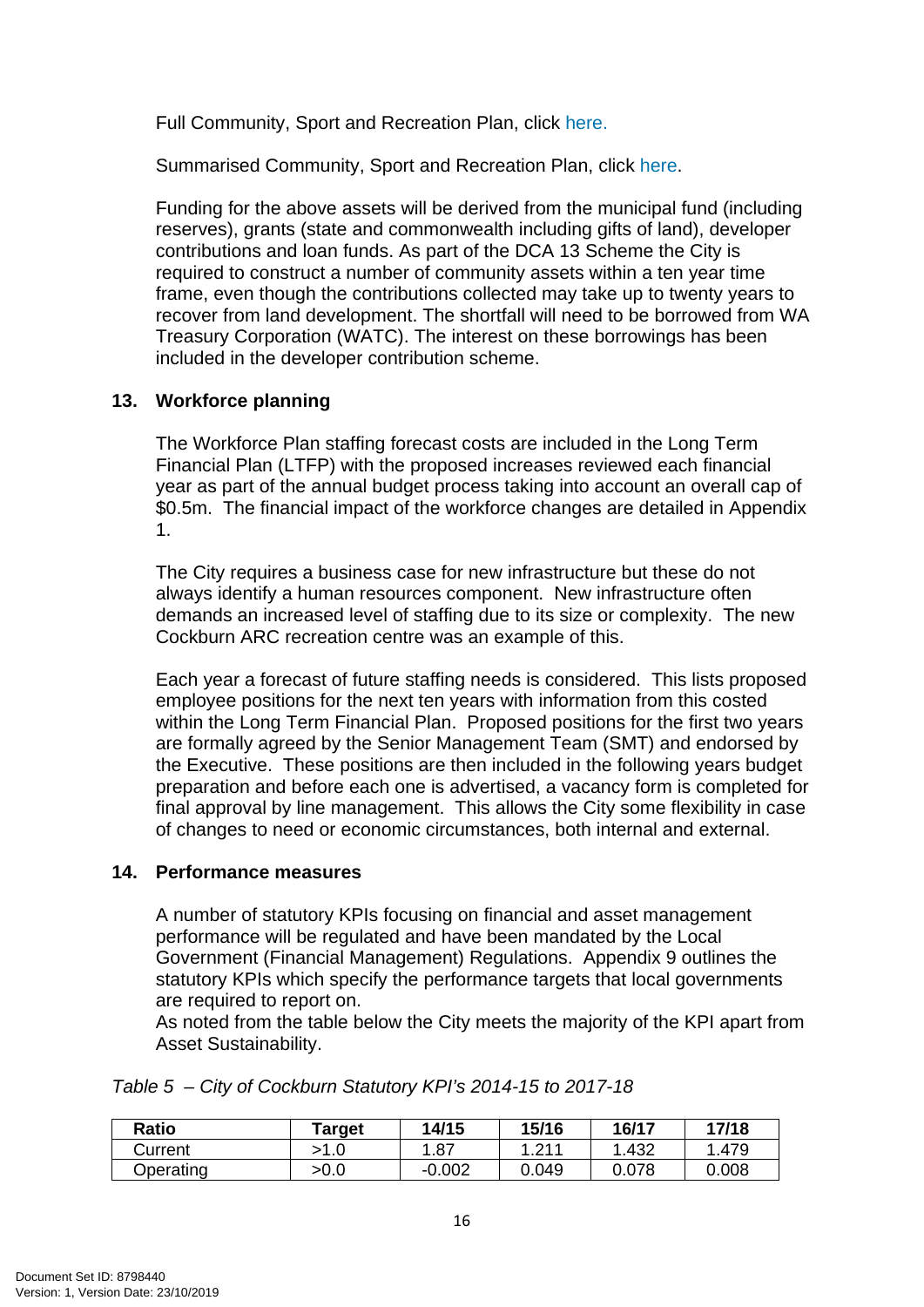| <b>Ratio</b>                            | Target | 14/15 | 15/16 | 16/17 | 17/18 |
|-----------------------------------------|--------|-------|-------|-------|-------|
| Surplus                                 |        |       |       |       |       |
| Own Source Rev                          | >0.4   | 0.89  | 1.003 | 0.971 | 0.957 |
| <b>Debt Service</b>                     | >2.0   | 16.62 | 20.63 | 9.533 | 10.37 |
| Asset                                   | >0.9   | 0.38  | 1.399 | 1.442 | 0.737 |
| Sustainability                          |        |       |       |       |       |
| Asset                                   | >0.5   | 0.71  | 0.714 | 0.689 | 0.691 |
| Consumption                             |        |       |       |       |       |
| <b>Asset Renewal</b>                    | >0.75  | 0.77  | 0.741 | 0.729 | 0.707 |
| <b>Health</b><br>Financial<br>Indicator | >70    | 68*   | 89    | 93    | 81    |

*\*This includes the write off of landscaping infrastructure assets required by accounting standards. Without this non-cash write-off the FHI would have been 88* 

When compared with our neighbours in the South West Group of Councils and the Outer Metro Growth Councils, the City is on par or exceeds our reference group. Again the biggest weakness is the asset sustainability ratio. This will be addressed as the City focuses on meeting the Asset Management Plans. The Asset sustainability is low when compared with the DLGC target as Council has committed significant resources to building new assets. This ratio will improve in the near future as Council focuses on AMP's/revitalisation strategies and asset replacement programs. The ratios are designed for developed councils and do not factor in growth councils which are still constructing new assets.

|                                    | 2017/18 | 2016/17 | 2015/16 |
|------------------------------------|---------|---------|---------|
| <b>Cockburn SWG</b><br>Growth      | 81      | 93      | 89      |
| <b>Kwinana SWG</b><br>Growth       | 61      | 62      | 60      |
| Rockingham<br><b>SWG</b><br>Growth | 67      | 67      | 67      |
| <b>Fremantle SWG</b>               | 44      | 87      | 42      |
| <b>Melville SWG</b>                | 98      | 98      | 98      |
| Swan<br>Growth                     | 91      | 99      | 96      |
| <b>Armadale</b><br>Growth          | 70      | 85      | 71      |
| Wanneroo<br>Growth                 | 71      | 69      | 70      |
| Canning                            | 79      | 62      | 54      |

*Table - Comparison of Financial Health Indicators 2015-16 to 2017-18* 

The above measure of the Financial Health Indicator (as published on the www.mycouncil.wa.gov.au website demonstrates the financial sustainability of the City when compared with other councils in Perth.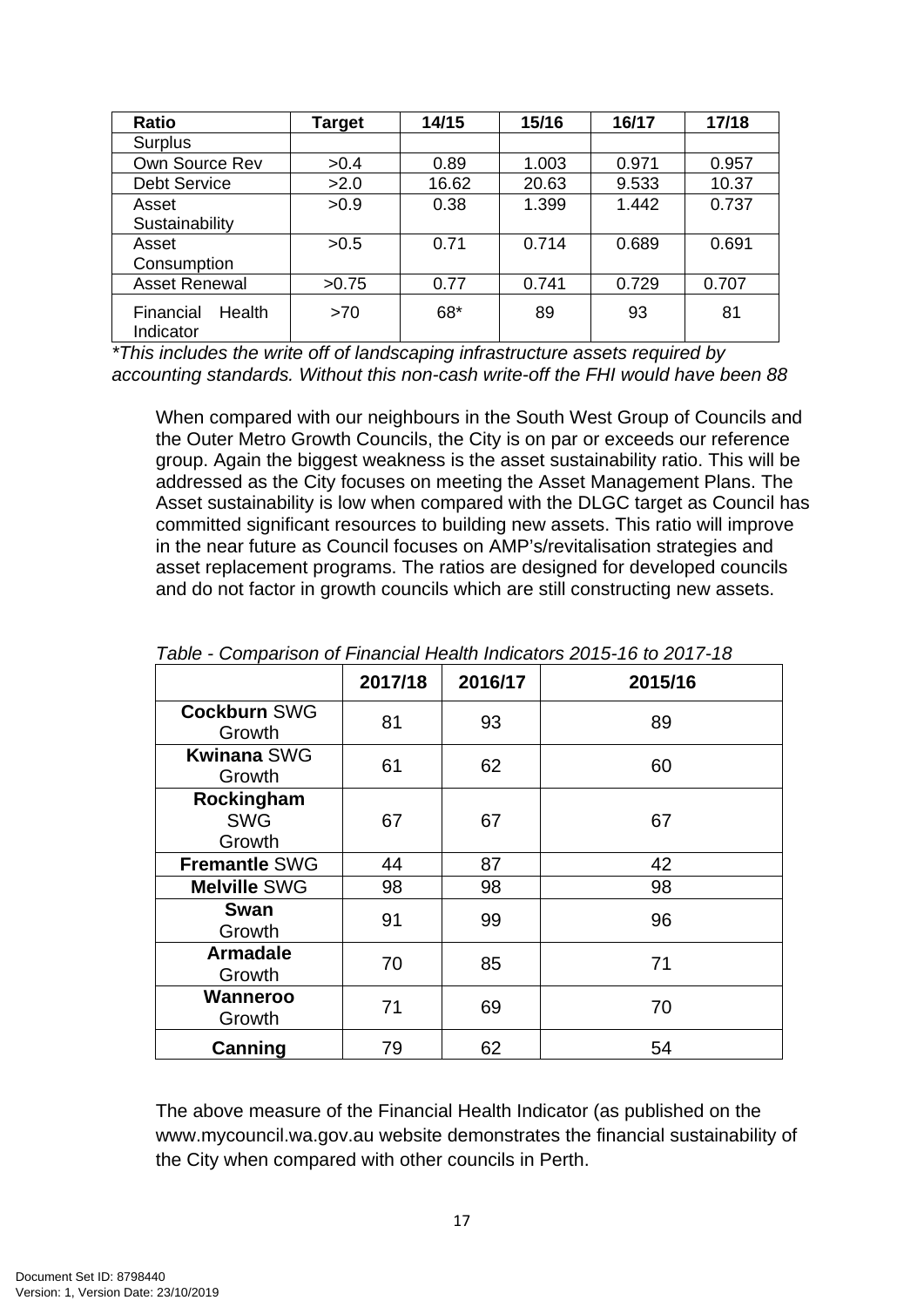# **15. Targets and Reporting**

The LTFP is the basis of all future annual budgets, although minor changes will occur each financial year depending on a range of issues facing the Council. For instance, the state of the economy, the growth impact on housing and commercial development, the availability of grant funds, the approval process for capital expenditure projects. Each issue will be explained as part of the report to the annual budget submitted to Council each June.

The Annual Budget and accompanying Annual Business Plan layout the City's service delivery objectives, program of works and performance measures. As noted above, the LTFP is the basis of the budget and the annual business plan. Each subsequent annual budget and business plan is then amended to reflect the current economic environment. Whereas the LTFP is the macro view, the annual budget and business plan is the micro view of Council's operations.

The City's Annual Report contains a comprehensive summary of the financial outcomes and organisation's performance in addition to review of the annual business plan.

All reports on financial matters are taken to the Council for their review and consideration. This is especially the case of comprehensive monthly financial reports whereas the Annual Financial Statements and the report on cash and non-cash investments is presented to the October Audit and Strategic Finance Committee.

#### **16. Appendices**

- 1. Forecast income and expenditure Nature and Type statement
- 2. Statement of cashflows
- 3. Rate setting statement
- 4. Statement of financial position
- 5. Equity statement
- 6. Definition for Statutory KP's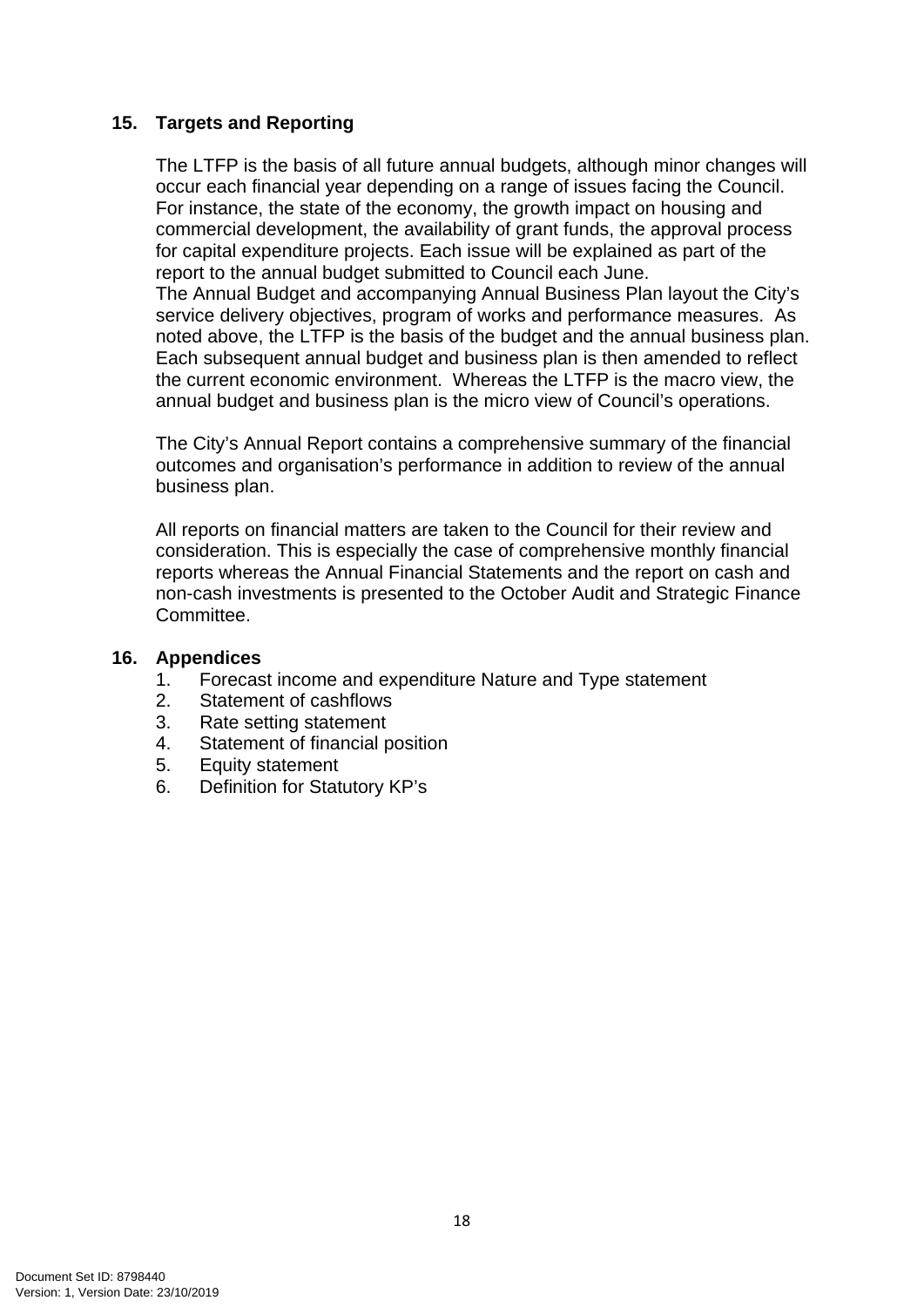| <b>Forecast Income &amp;</b>                  | 19/20 | 20/21 | 21/22 | 22/23 | 23/24 | 24/25 | 25/26 | 26/27 | 27/28 | 28/29 | 29/30 | 30/31 | 31/32 | 32/33 |
|-----------------------------------------------|-------|-------|-------|-------|-------|-------|-------|-------|-------|-------|-------|-------|-------|-------|
| <b>Expenditure</b>                            |       |       |       |       |       |       |       |       |       |       |       |       |       |       |
| <b>Statement by Nature</b>                    |       |       |       |       |       |       |       |       |       |       |       |       |       |       |
| & Type                                        |       |       |       |       |       |       |       |       |       |       |       |       |       |       |
| <b>OPERATING</b><br><b>REVENUE</b>            |       |       |       |       |       |       |       |       |       |       |       |       |       |       |
| Rates                                         | 107.5 | 111.5 | 115.6 | 119.9 | 124.4 | 129.0 | 133.7 | 138.7 | 143.8 | 149.1 | 154.6 | 160.4 | 166.3 | 172.5 |
| <b>Specified Area Rates</b>                   | 0.5   | 0.5   | 0.5   | 0.5   | 0.5   | 0.6   | 0.6   | 0.6   | 0.6   | 0.7   | 0.7   | 0.7   | 0.7   | 0.8   |
| Fees and Charges                              | 29.6  | 30.2  | 30.8  | 33.6  | 34.3  | 35.0  | 35.7  | 36.4  | 37.1  | 37.9  | 38.6  | 39.4  | 40.2  | 41.0  |
| Service Charges                               | 0.0   | 0.0   | 0.0   | 0.0   | 0.0   | 0.0   | 0.0   | 0.0   | 0.0   | 0.0   | 0.0   | 0.0   | 0.0   | 0.0   |
| Operating Grants and<br><b>Subsidies</b>      | 12.4  | 12.5  | 12.6  | 12.7  | 12.9  | 13.0  | 13.1  | 13.2  | 13.4  | 13.5  | 13.6  | 13.8  | 13.9  | 14.1  |
| Contributions,<br>Donations and               |       |       |       |       |       |       |       |       |       |       |       |       |       |       |
| Reimbursements                                | 1.2   | 1.2   | 1.2   | 1.2   | 1.2   | 1.2   | 1.2   | 1.2   | 1.2   | 1.2   | 1.2   | 1.2   | 1.2   | 1.2   |
| <b>Interest Earnings</b>                      | 5.0   | 5.1   | 5.1   | 5.2   | 5.2   | 5.3   | 5.4   | 5.4   | 5.5   | 5.5   | 5.6   | 5.6   | 5.7   | 5.7   |
| <b>Total Operating</b><br>Revenue             | 156.2 | 161.0 | 165.9 | 173.2 | 178.6 | 184.0 | 189.7 | 195.6 | 201.7 | 207.9 | 214.4 | 221.1 | 228.1 | 235.3 |
| <b>OPERATING</b><br><b>EXPENDITURE</b>        |       |       |       |       |       |       |       |       |       |       |       |       |       |       |
| <b>Employee Cost</b>                          | 58.9  | 61.2  | 63.6  | 66.2  | 68.8  | 71.5  | 74.3  | 77.2  | 80.2  | 83.4  | 86.7  | 90.1  | 93.7  | 97.4  |
| <b>Materials and</b><br>Contracts             | 43.1  | 41.9  | 43.1  | 44.4  | 45.8  | 47.1  | 48.6  | 50.0  | 51.5  | 53.1  | 54.7  | 56.3  | 58.0  | 59.7  |
| <b>Utilities</b>                              | 5.6   | 5.7   | 5.9   | 6.0   | 6.2   | 6.3   | 6.5   | 6.7   | 6.8   | 7.0   | 7.2   | 7.3   | 7.5   | 7.7   |
| <b>Interest Expenses</b>                      | 1.5   | 1.6   | 1.7   | 1.7   | 1.8   | 1.9   | 2.0   | 2.0   | 2.1   | 2.2   | 2.3   | 2.4   | 2.5   | 2.6   |
| Insurances                                    | 0.6   | 0.5   | 1.5   | 1.4   | 1.9   | 1.7   | 1.5   | 1.4   | 1.3   | 1.2   | 1.1   | 1.0   | 0.9   | 0.8   |
| <b>Other Expenses</b>                         | 9.4   | 9.7   | 10.0  | 8.6   | 8.9   | 9.1   | 9.4   | 9.7   | 10.0  | 10.3  | 10.6  | 10.9  | 11.2  | 11.6  |
| Depreciation on Non-<br><b>Current Assets</b> | 32.2  | 33.3  | 34.5  | 35.7  | 36.9  | 38.2  | 39.6  | 41.0  | 42.4  | 43.9  | 45.4  | 47.0  | 48.6  | 50.3  |
| Amortisation on Landfill<br>Infrastructure    | 1.2   | 1.2   | 1.3   | 1.3   | 1.4   | 1.4   | 1.5   | 1.5   | 1.6   | 1.6   | 1.7   | 1.8   | 1.8   | 1.9   |
| <b>Total Operating</b>                        | 152.6 | 155.2 | 161.6 | 165.4 | 171.6 | 177.3 | 183.3 | 189.4 | 195.9 | 202.6 | 209.6 | 216.8 | 224.2 | 232.0 |

# 1. Forecast income and expenditure Nature and Type statement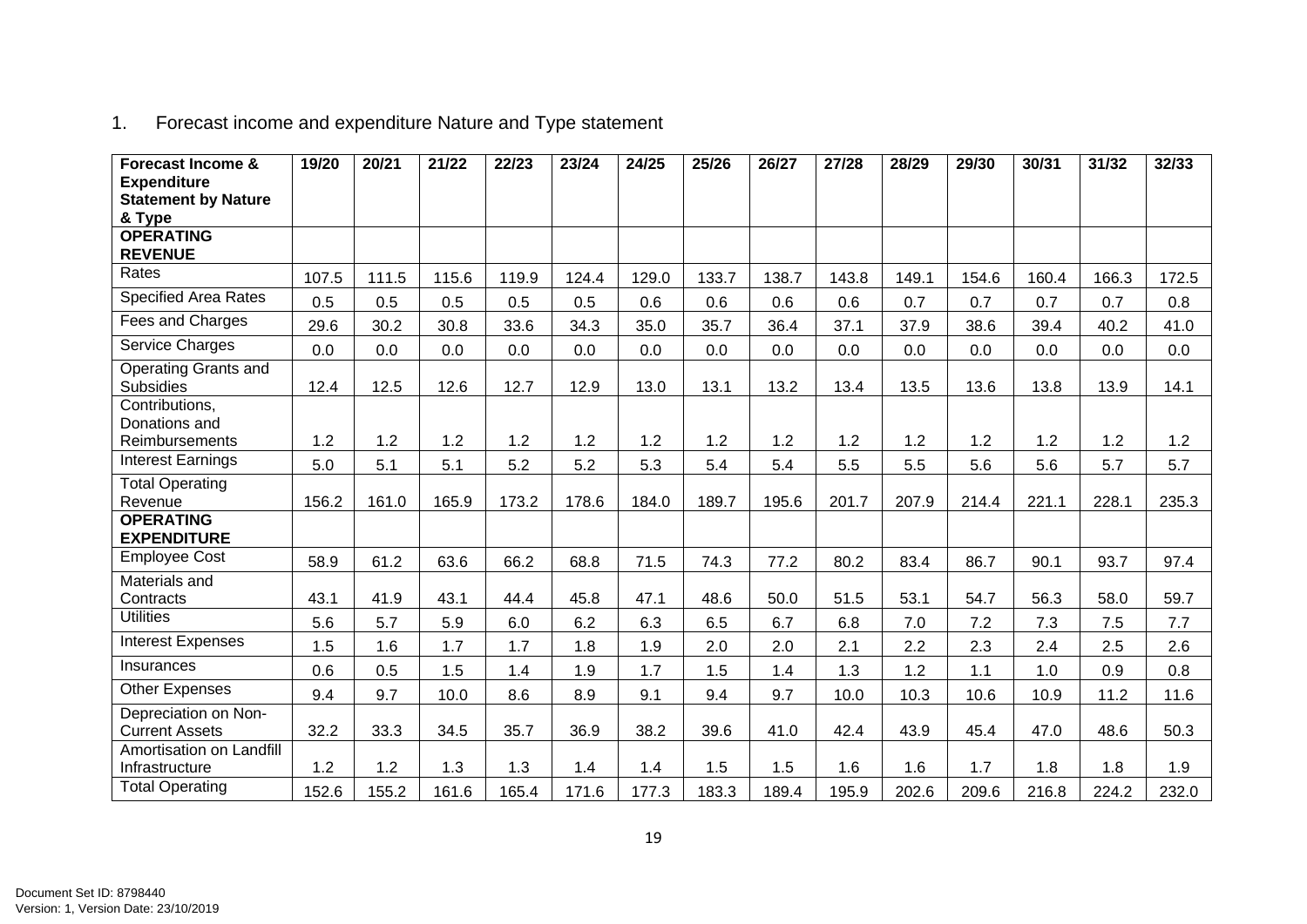| <b>Forecast Income &amp;</b><br><b>Expenditure</b>  | 19/20 | 20/21 | 21/22 | 22/23 | 23/24 | 24/25 | 25/26 | 26/27 | 27/28 | 28/29 | 29/30 | 30/31 | 31/32 | 32/33 |
|-----------------------------------------------------|-------|-------|-------|-------|-------|-------|-------|-------|-------|-------|-------|-------|-------|-------|
| <b>Statement by Nature</b><br>& Type                |       |       |       |       |       |       |       |       |       |       |       |       |       |       |
| Expenditure                                         |       |       |       |       |       |       |       |       |       |       |       |       |       |       |
| Operating<br>Surplus/(Deficit)                      | 3.7   | 5.7   | 4.3   | 7.9   | 7.0   | 6.7   | 6.5   | 6.2   | 5.8   | 5.3   | 4.9   | 4.4   | 3.9   | 3.3   |
| <b>Total Non-Operating</b><br><b>Activities</b>     | 20.6  | 30.9  | 34.4  | 28.1  | 16.6  | 15.1  | 15.1  | 15.6  | 16.1  | 16.1  | 15.1  | 15.1  | 15.1  | 15.7  |
| <b>NET RESULT</b>                                   | 24.2  | 36.6  | 38.7  | 36.0  | 23.5  | 21.8  | 21.6  | 21.8  | 21.9  | 21.4  | 20.0  | 19.5  | 19.0  | 19.0  |
| Changes on<br>revaluation of non-<br>current assets |       | 5.0   |       | 5.0   |       | 5.0   |       | 5.0   |       | 5.0   |       | 5.0   |       | 5.0   |
| <b>Total Other</b><br>Comprehensive                 |       |       |       |       |       |       |       |       |       |       |       |       |       |       |
| Income                                              | 0.0   | 5.0   | 0.0   | 5.0   | 0.0   | 5.0   | 0.0   | 5.0   | 0.0   | 5.0   | 0.0   | 5.0   | 0.0   | 5.0   |
| <b>TOTAL</b><br><b>COMPREHENSIVE</b>                |       |       |       |       |       |       |       |       |       |       |       |       |       |       |
| <b>INCOME</b>                                       | 24.2  | 41.6  | 38.7  | 41.0  | 23.5  | 26.8  | 21.6  | 26.8  | 21.9  | 26.4  | 20.0  | 24.5  | 19.0  | 24.0  |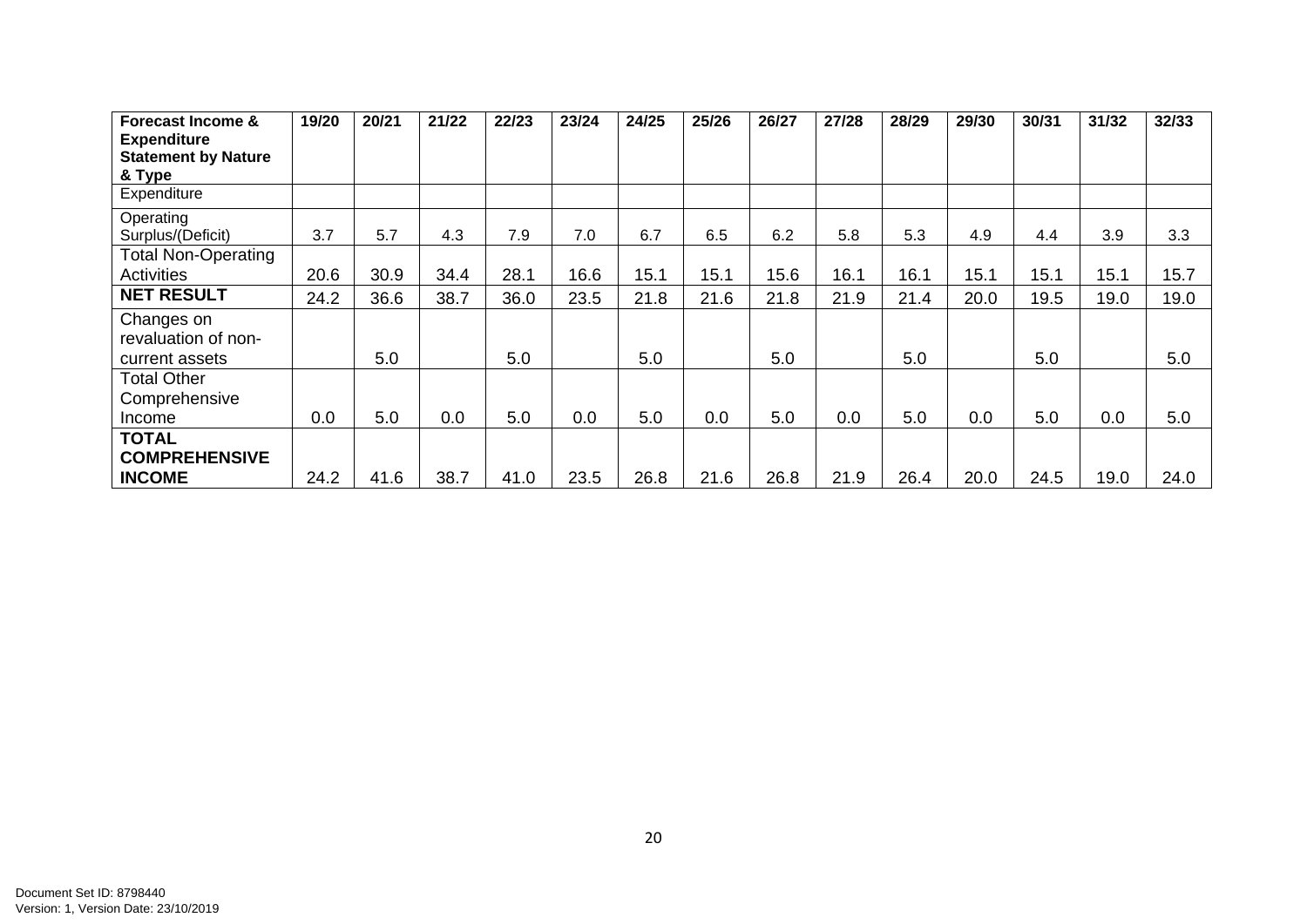#### 2. Statement of cashflows

| <b>Statement of Cash Flows</b>                                                       | 19/20   | 20/21   | 21/22   | 22/23   | 23/24   | 24/25   | 25/26   | 26/27   | 27/28   | 28/29   | 29/30   | 30/31   | 31/32   | 32/33   |
|--------------------------------------------------------------------------------------|---------|---------|---------|---------|---------|---------|---------|---------|---------|---------|---------|---------|---------|---------|
| <b>CASH FLOWS FROM</b><br><b>OPERATING ACTIVITIES</b>                                |         |         |         |         |         |         |         |         |         |         |         |         |         |         |
| <b>Total Payments</b>                                                                | 119.2   | 120.7   | 125.8   | 128.3   | 133.3   | 137.7   | 142.2   | 147.0   | 151.9   | 157.1   | 162.5   | 168.0   | 173.8   | 179.7   |
| <b>Total Receipts</b>                                                                | 156.2   | 161.0   | 165.9   | 173.2   | 178.6   | 184.0   | 189.7   | 195.6   | 201.7   | 207.9   | 214.4   | 221.1   | 228.1   | 235.3   |
| <b>NET CASH FLOWS</b><br><b>PROVIDED BY/(USED IN)</b><br><b>OPERATING ACTIVITIES</b> | 37.0    | 40.3    | 40.1    | 44.9    | 45.3    | 46.4    | 47.5    | 48.6    | 49.7    | 50.8    | 52.0    | 53.1    | 54.3    | 55.5    |
| <b>CASH FLOWS FROM</b><br><b>INVESTING ACTIVITIES</b>                                |         |         |         |         |         |         |         |         |         |         |         |         |         |         |
| <b>NET CASH PROVIDED</b><br><b>BY/(USED IN) INVESTING</b><br><b>ACTIVITIES</b>       | $-37.1$ | $-47.2$ | $-50.8$ | $-37.8$ | $-71.5$ | $-46.7$ | $-88.0$ | $-31.3$ | $-57.0$ | $-33.6$ | $-33.1$ | $-40.9$ | $-42.4$ | $-30.4$ |
| <b>CASH FLOWS FROM</b><br><b>FINANCING ACTIVITIES</b>                                |         |         |         |         |         |         |         |         |         |         |         |         |         |         |
| Net receipts/(refund) of bonds                                                       | 0.0     | 25.0    | 0.0     | 15.0    | 0.0     | 0.0     | 0.0     | 0.0     | 0.0     | 0.0     | 0.0     | 0.0     | 0.0     | 0.0     |
| Loan Principal Repayment                                                             | $-2.5$  | $-2.5$  | $-3.8$  | $-3.8$  | $-4.8$  | $-4.8$  | $-4.8$  | $-2.3$  | $-2.3$  | $-2.3$  | $-2.3$  | $-2.3$  | $-19.5$ | 0.0     |
| <b>NET CASH PROVIDED</b><br><b>BY/(USED IN) FINANCING</b>                            |         |         |         |         |         |         |         |         |         |         |         |         |         |         |
| <b>ACTIVITIES</b>                                                                    | $-2.5$  | 22.5    | $-3.8$  | 11.3    | $-4.8$  | $-4.8$  | $-4.8$  | $-2.3$  | $-2.3$  | $-2.3$  | $-2.3$  | $-2.3$  | $-19.5$ | 0.0     |
| Net Increase/(Decrease) In<br>Cash during year                                       | $-2.5$  | 15.6    | $-14.4$ | 18.4    | $-31.0$ | $-5.1$  | $-45.3$ | 15.0    | $-9.5$  | 15.0    | 16.6    | 9.9     | $-7.6$  | 25.2    |
| Cash & Cash Equivalents at<br>Beginning of Reporting Period                          | 149.8   | 147.3   | 162.9   | 148.5   | 166.8   | 135.9   | 130.8   | 85.5    | 100.5   | 91.0    | 106.0   | 122.6   | 132.5   | 125.0   |
| <b>CASH &amp; CASH</b><br><b>EQUIVALENTS AT END OF</b><br><b>REPORTING PERIOD</b>    | 147.3   | 162.9   | 148.5   | 166.8   | 135.9   | 130.8   | 85.5    | 100.5   | 91.0    | 106.0   | 122.6   | 132.5   | 125.0   | 150.1   |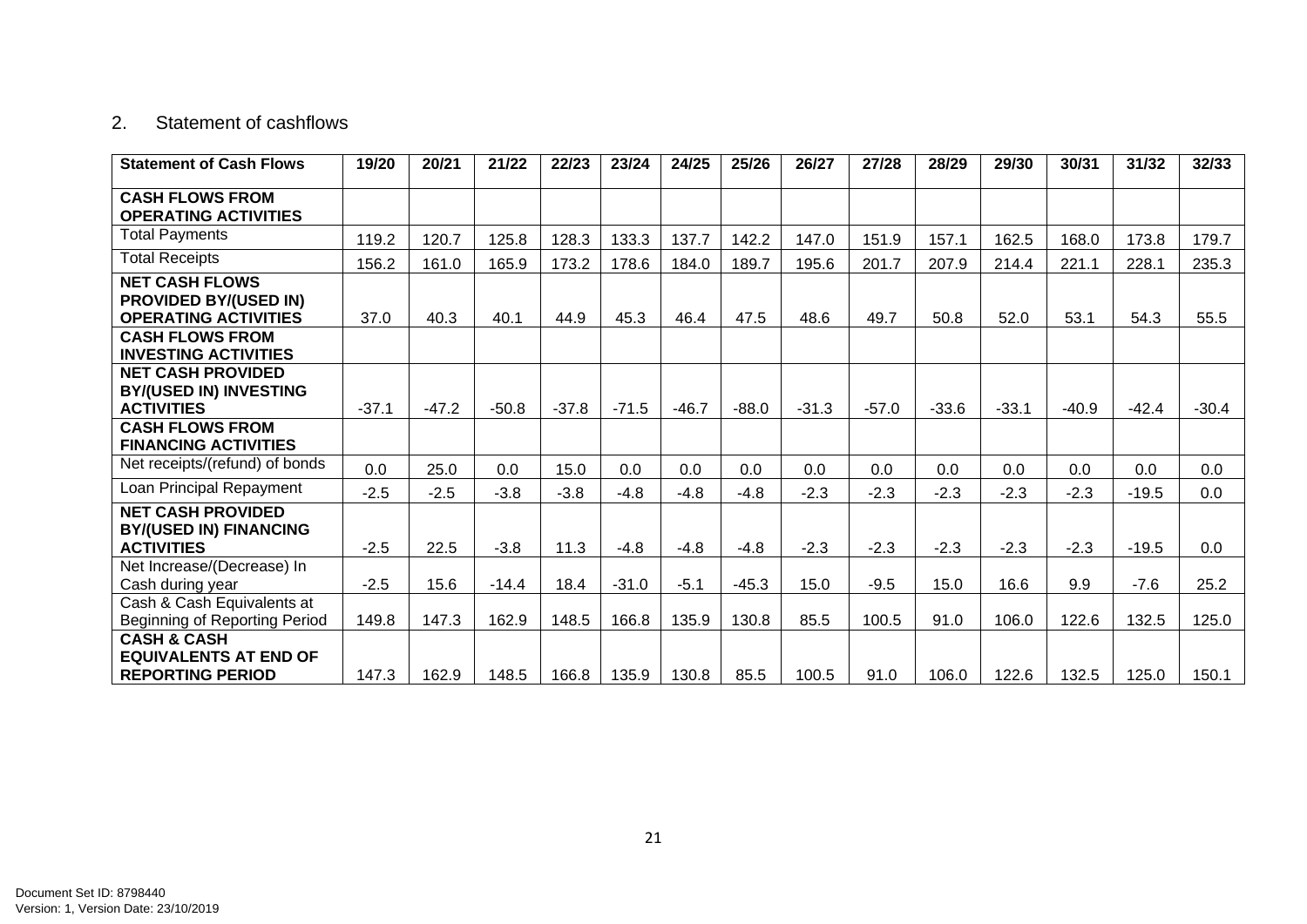| <b>Rate Setting</b><br><b>Statement</b>           | 19/20 | 20/21 | 21/22 | 22/23 | 23/24 | 24/25 | 25/26 | 26/27 | 27/28 | 28/29 | 29/30 | 30/31 | 31/32 | 32/33 |
|---------------------------------------------------|-------|-------|-------|-------|-------|-------|-------|-------|-------|-------|-------|-------|-------|-------|
| <b>Operating Revenue</b>                          |       |       |       |       |       |       |       |       |       |       |       |       |       |       |
| <b>Specified Area Rates</b>                       | 0.5   | 0.5   | 0.5   | 0.5   | 0.5   | 0.6   | 0.6   | 0.6   | 0.6   | 0.7   | 0.7   | 0.7   | 0.7   | 0.8   |
| Fees & Charges                                    | 29.6  | 30.2  | 30.8  | 33.6  | 34.3  | 35.0  | 35.7  | 36.4  | 37.1  | 37.9  | 38.6  | 39.4  | 40.2  | 41.0  |
| Service Charges                                   | 0.0   | 0.0   | 0.0   | 0.0   | 0.0   | 0.0   | 0.0   | 0.0   | 0.0   | 0.0   | 0.0   | 0.0   | 0.0   | 0.0   |
| <b>Operating Grants &amp;</b><br><b>Subsidies</b> | 12.4  | 12.5  | 12.6  | 12.7  | 12.9  | 13.0  | 13.1  | 13.2  | 13.4  | 13.5  | 13.6  | 13.8  | 13.9  | 14.1  |
| Contributions,<br>Donations,                      |       |       |       |       |       |       |       |       |       |       |       |       |       |       |
| <b>Reimbursements</b>                             | 1.2   | 1.2   | 1.2   | 1.2   | 1.2   | 1.2   | 1.2   | 1.2   | 1.2   | 1.2   | 1.2   | 1.2   | 1.2   | 1.2   |
| <b>Interest Earnings</b>                          | 5.0   | 5.1   | 5.1   | 5.2   | 5.2   | 5.3   | 5.4   | 5.4   | 5.5   | 5.5   | 5.6   | 5.6   | 5.7   | 5.7   |
| <b>Total Operating</b><br>Revenue                 | 48.7  | 49.5  | 50.3  | 53.3  | 54.2  | 55.1  | 56.0  | 56.9  | 57.9  | 58.8  | 59.8  | 60.8  | 61.8  | 62.8  |
| <b>Operating</b><br><b>Expenditure</b>            |       |       |       |       |       |       |       |       |       |       |       |       |       |       |
| <b>Employee Costs</b>                             | 58.9  | 61.2  | 63.6  | 66.2  | 68.8  | 71.5  | 74.3  | 77.2  | 80.2  | 83.4  | 86.7  | 90.1  | 93.7  | 97.4  |
| Materials and<br>Contracts                        | 43.1  | 41.9  | 43.1  | 44.4  | 45.8  | 47.1  | 48.6  | 50.0  | 51.5  | 53.1  | 54.7  | 56.3  | 58.0  | 59.7  |
| <b>Utilities</b>                                  | 5.6   | 5.7   | 5.9   | 6.0   | 6.2   | 6.3   | 6.5   | 6.7   | 6.8   | 7.0   | 7.2   | 7.3   | 7.5   | 7.7   |
| <b>Interest Expenses</b>                          | 0.6   | 0.5   | 1.5   | 1.4   | 1.9   | 1.7   | 1.5   | 1.4   | 1.3   | 1.2   | 1.1   | 1.0   | 0.9   | 0.8   |
| Insurances                                        | 1.5   | 1.6   | 1.7   | 1.7   | 1.8   | 1.9   | 2.0   | 2.0   | 2.1   | 2.2   | 2.3   | 2.4   | 2.5   | 2.6   |
| Other Expenses                                    | 9.4   | 9.7   | 10.0  | 8.6   | 8.9   | 9.1   | 9.4   | 9.7   | 10.0  | 10.3  | 10.6  | 10.9  | 11.2  | 11.6  |
| Depreciation on Non-<br><b>Current Assets</b>     | 32.2  | 33.3  | 34.5  | 35.7  | 36.9  | 38.2  | 39.6  | 41.0  | 42.4  | 43.9  | 45.4  | 47.0  | 48.6  | 50.3  |
| Amortisation on Non-<br><b>Current Assets</b>     | 1.2   | 1.2   | 1.3   | 1.3   | 1.4   | 1.4   | 1.5   | 1.5   | 1.6   | 1.6   | 1.7   | 1.8   | 1.8   | 1.9   |

# 3. Rate Setting Statement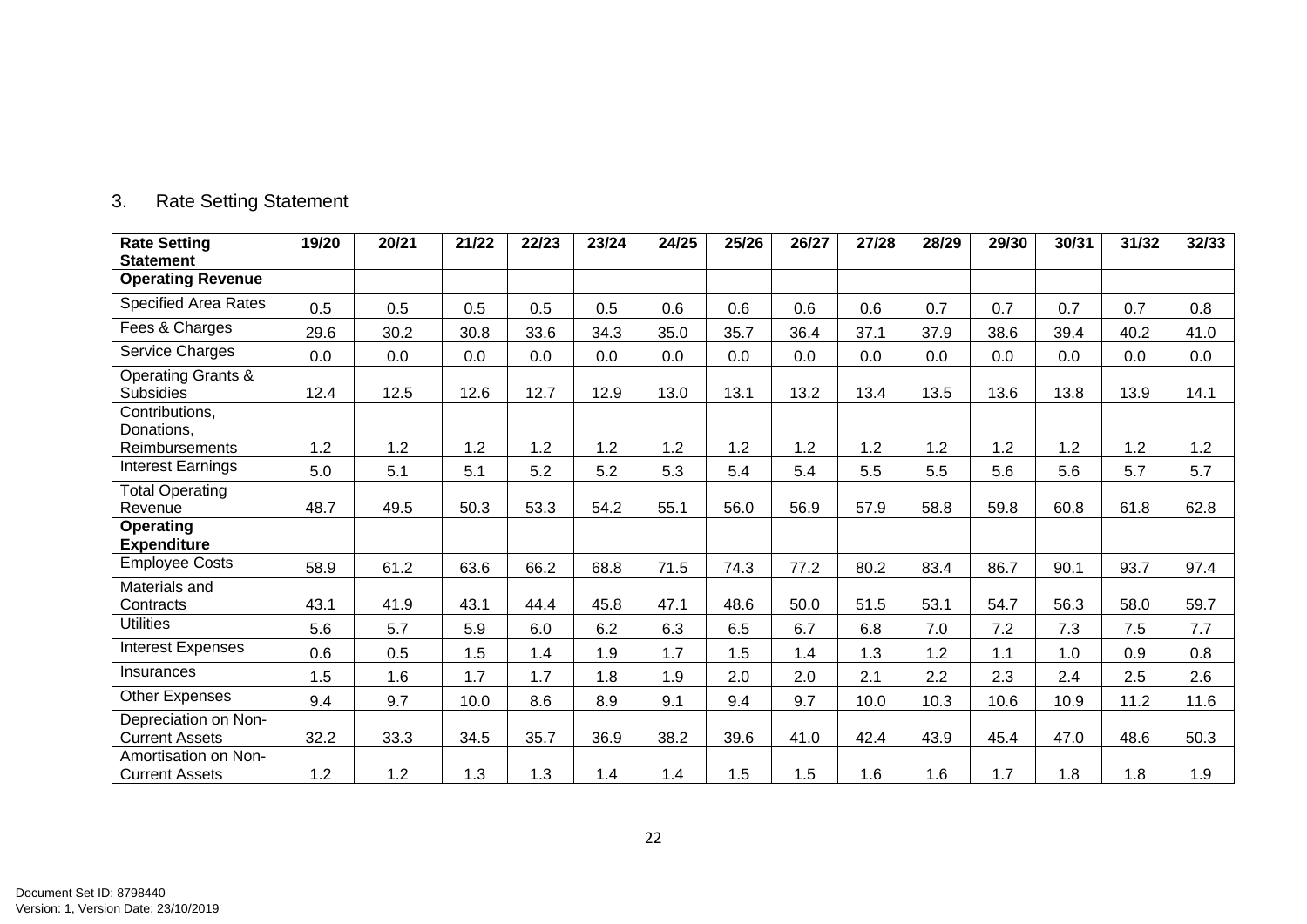| <b>Rate Setting</b>           | 19/20    | 20/21    | 21/22    | 22/23    | 23/24    | 24/25    | 25/26    | 26/27    | 27/28    | 28/29    | 29/30    | 30/31    | 31/32    | 32/33    |
|-------------------------------|----------|----------|----------|----------|----------|----------|----------|----------|----------|----------|----------|----------|----------|----------|
| <b>Statement</b>              |          |          |          |          |          |          |          |          |          |          |          |          |          |          |
| <b>Total Operating</b>        |          |          |          |          |          |          |          |          |          |          |          |          |          |          |
| Expenditure                   | 152.6    | 155.2    | 161.6    | 165.4    | 171.6    | 177.3    | 183.3    | 189.4    | 195.9    | 202.6    | 209.6    | 216.8    | 224.2    | 232.0    |
| <b>Change in Net</b>          |          |          |          |          |          |          |          |          |          |          |          |          |          |          |
| <b>Assets Resulting</b>       |          |          |          |          |          |          |          |          |          |          |          |          |          |          |
| from Operations               |          |          |          |          |          |          |          |          |          |          |          |          |          |          |
| before Rates                  | $-103.9$ | $-105.8$ | $-111.3$ | $-112.0$ | $-117.4$ | $-122.2$ | $-127.3$ | $-132.5$ | $-138.1$ | $-143.8$ | $-149.8$ | $-156.0$ | $-162.4$ | $-169.1$ |
| <b>Adjustments for</b>        |          |          |          |          |          |          |          |          |          |          |          |          |          |          |
| <b>Cash Budget</b>            |          |          |          |          |          |          |          |          |          |          |          |          |          |          |
| <b>Requirements:</b>          |          |          |          |          |          |          |          |          |          |          |          |          |          |          |
| Depreciation on Non-          |          |          |          |          |          |          |          |          |          |          |          |          |          |          |
| <b>Current Assets</b>         | 32.2     | 33.3     | 34.5     | 35.7     | 36.9     | 38.2     | 39.6     | 41.0     | 42.4     | 43.9     | 45.4     | 47.0     | 48.6     | 50.3     |
| Amortisation on Non-          |          |          |          |          |          |          |          |          |          |          |          |          |          |          |
| <b>Current Assets</b>         | 1.2      | 1.2      | 1.3      | 1.3      | 1.4      | 1.4      | 1.5      | 1.5      | 1.6      | 1.6      | 1.7      | 1.8      | 1.8      | 1.9      |
|                               | 33.4     | 34.6     | 35.8     | 37.0     | 38.3     | 39.7     | 41.0     | 42.5     | 44.0     | 45.5     | 47.1     | 48.7     | 50.5     | 52.2     |
| <b>Capital Expenditure</b>    |          |          |          |          |          |          |          |          |          |          |          |          |          |          |
| and Revenue                   |          |          |          |          |          |          |          |          |          |          |          |          |          |          |
| Purchase of Land              | 1.5      | 0.0      | 0.0      | 0.0      | 27.6     | 0.0      | 27.3     | 0.0      | 0.0      | 0.0      | 0.0      | 0.0      | 0.0      | 0.0      |
| Purchase of Buildings         | 11.5     | 40.4     | 46.1     | 16.9     | 7.6      | 23.6     | 23.2     | 11.9     | 13.8     | 8.2      | 6.7      | 14.5     | 16.0     | 4.5      |
| Purchase of Plant and         |          |          |          |          |          |          |          |          |          |          |          |          |          |          |
| Machinery                     | 5.8      | 5.6      | 4.8      | 3.9      | 5.2      | 5.2      | 5.2      | 5.2      | 5.2      | 5.2      | 5.2      | 5.2      | 5.2      | 5.2      |
| Purchase of Furniture         |          |          |          |          |          |          |          |          |          |          |          |          |          |          |
| and Equipment                 | 0.3      | 0.3      | 0.3      | 0.3      | 0.3      | 0.3      | 0.3      | 0.3      | 0.3      | 0.3      | 0.3      | 0.3      | 0.3      | 0.3      |
| Purchase of Computer          |          |          |          |          |          |          |          |          |          |          |          |          |          |          |
| Equipment                     | 0.4      | 0.4      | 0.5      | 0.5      | 0.5      | 0.5      | 0.5      | 0.5      | 0.5      | 0.5      | 0.5      | 0.5      | 0.5      | 0.5      |
| <b>Construction of Roads</b>  |          |          |          |          |          |          |          |          |          |          |          |          |          |          |
| Infrastructure                | 37.4     | 25.5     | 33.8     | 36.7     | 38.4     | 23.8     | 38.2     | 20.5     | 44.8     | 27.0     | 27.0     | 27.0     | 27.0     | 27.0     |
| Proceeds on Sale of           |          |          |          |          |          |          |          |          |          |          |          |          |          |          |
| Assets                        | $-9.3$   | $-4.2$   | $-10.3$  | $-2.4$   | $-1.4$   | $-1.5$   | $-1.5$   | $-1.5$   | $-1.5$   | $-1.5$   | $-1.5$   | $-1.5$   | $-1.5$   | $-1.5$   |
| <b>Contributions/Grants</b>   |          |          |          |          |          |          |          |          |          |          |          |          |          |          |
| for the development of        |          |          |          |          |          |          |          |          |          |          |          |          |          |          |
| Assets                        | $-5.6$   | $-15.4$  | $-19.4$  | $-13.1$  | $-1.6$   | $-0.1$   | $-0.1$   | $-0.6$   | $-1.1$   | $-1.1$   | $-0.1$   | $-0.1$   | $-0.1$   | $-0.7$   |
| Net Movement in               |          |          |          |          |          |          |          |          |          |          |          |          |          |          |
| <b>Gifted Assets</b>          | 0.0      | 0.0      | 0.0      | 0.0      | $-12.4$  | 0.0      | $-27.3$  | 0.0      | 0.0      | 0.0      | 0.0      | 0.0      | 0.0      | 0.0      |
| <b>Developer Contribution</b> |          |          |          |          |          |          |          |          |          |          |          |          |          |          |
| Plans - Cash                  | $-5.0$   | $-5.5$   | $-5.0$   | $-5.0$   | $-5.0$   | $-5.0$   | $-5.0$   | $-5.0$   | $-5.0$   | $-5.0$   | $-5.0$   | $-5.0$   | $-5.0$   | $-5.0$   |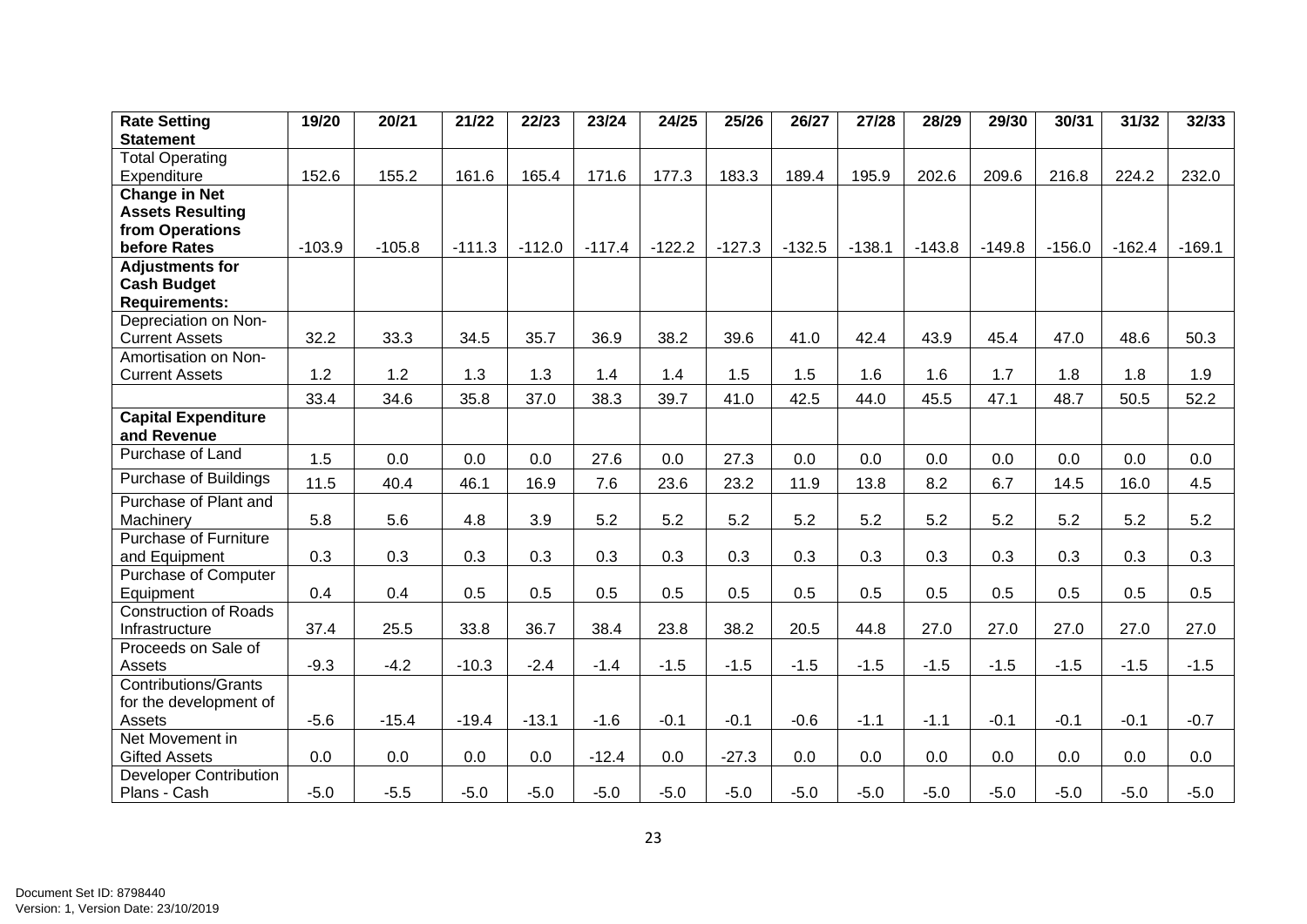| <b>Rate Setting</b>                                 | 19/20    | 20/21    | 21/22    | 22/23    | 23/24    | 24/25    | 25/26    | 26/27    | 27/28    | 28/29    | 29/30    | 30/31    | 31/32    | 32/33    |
|-----------------------------------------------------|----------|----------|----------|----------|----------|----------|----------|----------|----------|----------|----------|----------|----------|----------|
| <b>Statement</b>                                    |          |          |          |          |          |          |          |          |          |          |          |          |          |          |
| New Loans                                           | 0.0      | $-25.0$  | 0.0      | $-15.0$  | 0.0      | 0.0      | 0.0      | 0.0      | 0.0      | 0.0      | 0.0      | 0.0      | 0.0      | 0.0      |
| Repayment of Loans                                  | 2.5      | 2.5      | 3.8      | 3.8      | 4.8      | 4.8      | 4.8      | 2.3      | 2.3      | 2.3      | 2.3      | 2.3      | 19.5     | 0.0      |
| Transfers from<br>Reserves (Restricted              |          |          |          |          |          |          |          |          |          |          |          |          |          |          |
| Assets)                                             | $-18.4$  | $-24.4$  | $-21.3$  | $-18.8$  | $-11.3$  | $-14.3$  | $-6.3$   | $-11.3$  | $-6.3$   | $-6.3$   | $-17.8$  | $-17.8$  | $-17.8$  | $-17.8$  |
| <b>Transfers to Reserves</b><br>(Restricted Assets) | 24.6     | 24.5     | 19.0     | 16.6     | 16.6     | 16.7     | 16.7     | 16.9     | 16.9     | 17.1     | 17.3     | 17.3     | 17.3     | 17.3     |
|                                                     | 45.8     | 24.8     | 52.2     | 24.4     | 69.2     | 53.9     | 75.9     | 39.2     | 69.9     | 46.7     | 34.9     | 42.7     | 61.4     | 29.9     |
| <b>NET</b>                                          | $-116.2$ | $-96.0$  | $-127.8$ | $-99.4$  | $-148.3$ | $-136.5$ | $-162.2$ | $-129.2$ | $-164.0$ | $-145.0$ | $-137.6$ | $-149.9$ | $-173.4$ | $-146.8$ |
| Amount required from<br>Rates                       | $-107.5$ | $-111.5$ | $-115.7$ | $-119.9$ | $-124.4$ | $-129.0$ | $-133.8$ | $-138.6$ | $-143.8$ | $-149.1$ | $-154.7$ | $-160.3$ | $-166.3$ | $-172.4$ |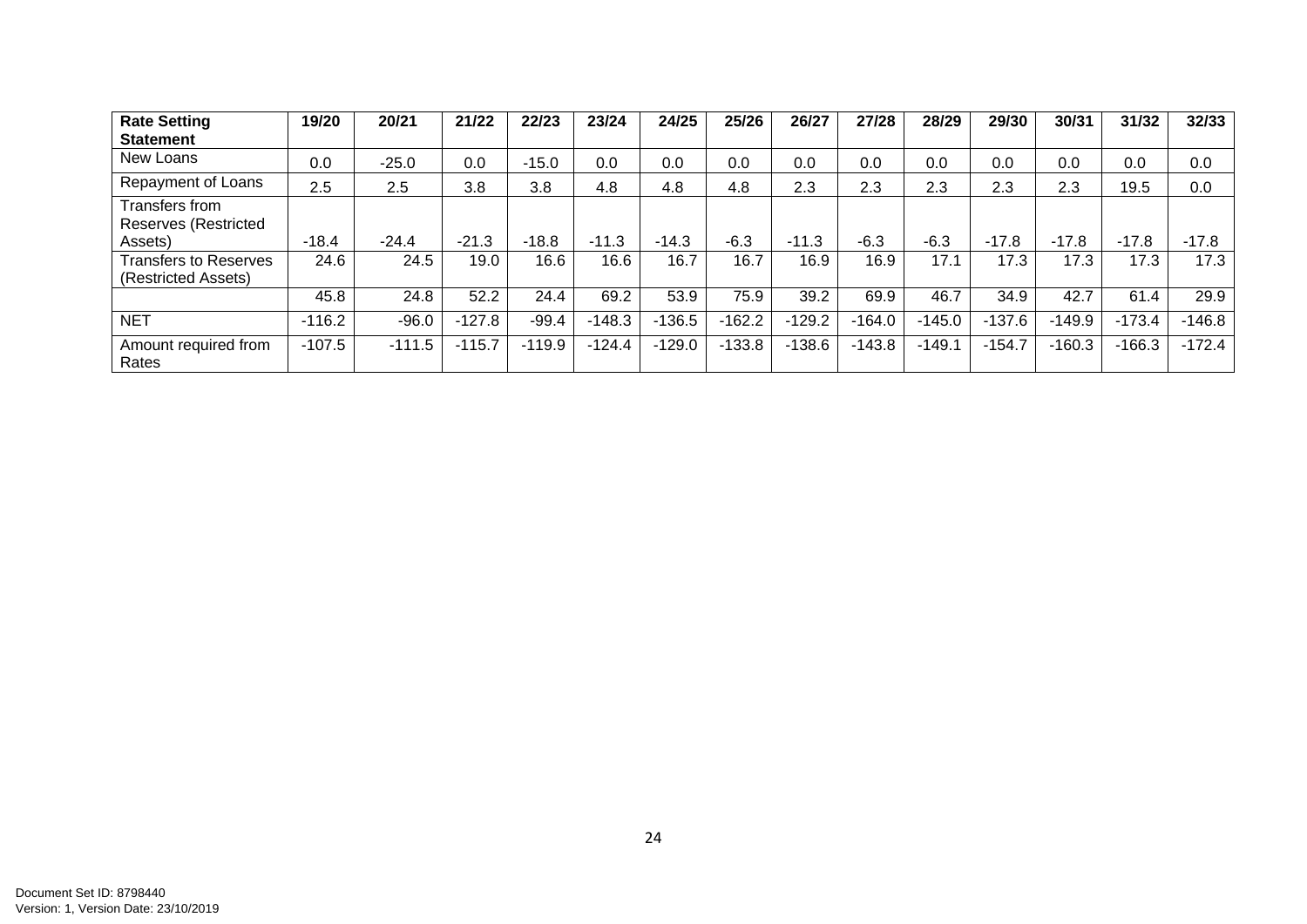# 4. Statement of financial position

| <b>Statement of</b><br><b>Financial Position</b> | 19/20   | 20/21   | 21/22   | 22/23   | 23/24   | 24/25   | 25/26  | 26/27   | 27/28  | 28/29   | 29/30   | 30/31   | 31/32   | 32/33  |
|--------------------------------------------------|---------|---------|---------|---------|---------|---------|--------|---------|--------|---------|---------|---------|---------|--------|
| <b>CURRENT ASSETS</b>                            |         |         |         |         |         |         |        |         |        |         |         |         |         |        |
| Cash and Cash<br>Equivalents                     | 147.3   | 162.9   | 148.5   | 166.8   | 135.9   | 130.8   | 85.5   | 100.5   | 91.0   | 106.0   | 122.6   | 132.5   | 125.0   | 150.1  |
| <b>Total Current Assets</b>                      | 155.6   | 171.4   | 157.1   | 175.7   | 144.9   | 140.0   | 94.8   | 110.1   | 100.7  | 115.9   | 132.7   | 142.8   | 135.4   | 160.8  |
| Property, Plant and<br>Equipment                 | 357.2   | 392.6   | 432.5   | 441.9   | 470.5   | 487.0   | 530.0  | 534.0   | 539.3  | 538.6   | 535.8   | 540.3   | 545.8   | 539.2  |
| Infrastructure                                   | 789.7   | 798.9   | 812.0   | 834.9   | 852.2   | 856.8   | 867.0  | 863.4   | 878.1  | 873.8   | 879.9   | 884.9   | 908.4   | 891.7  |
| <b>Rehabilitation Assets</b>                     | 13.5    | 17.3    | 16.0    | 19.7    | 18.3    | 21.9    | 20.4   | 23.9    | 22.3   | 25.6    | 23.9    | 27.2    | 25.4    | 28.5   |
| <b>Total Non-Current</b><br>Assets               | 1,162.7 | 1,211.0 | ,262.8  | 1,298.8 | ,343.3  | 1,368.1 | ,419.8 | ,423.7  | ,442.2 | 1,440.6 | 1,442.3 | 1,455.1 | 1,482.2 | ,462.1 |
| <b>TOTAL ASSETS</b>                              | 1,318.3 | 1,382.4 | 1,419.9 | 1,474.5 | 1,488.2 | 1,508.0 | ,514.6 | 1,533.8 | ,542.9 | 1,556.5 | 1,575.0 | 1,597.9 | 1,617.7 | ,622.9 |
| <b>CURRENT</b><br><b>LIABILITIES</b>             |         |         |         |         |         |         |        |         |        |         |         |         |         |        |
| Borrowings                                       | 2.5     | 2.5     | 3.8     | 3.8     | 4.8     | 4.8     | 4.8    | 2.3     | 2.3    | 2.3     | 2.3     | 2.3     | 19.5    | 0.0    |
| Provisions                                       | 6.7     | 6.9     | 7.1     | 7.3     | 7.5     | 7.7     | 8.0    | 8.2     | 8.5    | 8.7     | 9.0     | 9.2     | 9.5     | 9.8    |
| <b>Total Current Liabilities</b>                 | 19.9    | 20.1    | 21.6    | 21.8    | 23.0    | 23.2    | 23.5   | 21.2    | 21.4   | 21.7    | 22.0    | 22.2    | 39.8    | 20.5   |
| <b>Borrowings</b>                                | 12.5    | 35.0    | 30.0    | 41.3    | 35.5    | 30.8    | 26.0   | 26.3    | 24.0   | 21.8    | 19.5    | 17.3    | 0.0     | 0.0    |
| Provisions                                       | 20.5    | 20.5    | 20.5    | 20.5    | 20.5    | 20.5    | 20.5   | 20.5    | 20.5   | 20.5    | 20.5    | 20.5    | 20.5    | 20.5   |
| <b>Total Non-Current</b><br>Liabilities          | 33.0    | 55.5    | 50.5    | 61.8    | 56.0    | 51.3    | 46.5   | 46.8    | 44.5   | 42.3    | 40.0    | 37.8    | 20.5    | 20.5   |
| <b>TOTAL LIABILITIES</b>                         | 52.9    | 75.6    | 72.1    | 83.5    | 79.0    | 74.5    | 70.0   | 68.0    | 66.0   | 64.0    | 62.0    | 60.0    | 60.3    | 41.1   |
| <b>NET ASSETS</b>                                | 1,265.3 | 1,306.8 | 1,347.8 | 1,390.9 | 1,409.1 | 1,433.5 | ,444.7 | ,465.8  | ,477.0 | 1,492.5 | 1,513.0 | ,537.9  | 1,557.4 | ,581.9 |
| <b>TOTAL EQUITY</b>                              | 1,265.3 | 1,306.8 | 1,347.8 | 1,390.9 | ,409.1  | 1,433.5 | ,444.7 | 1,465.8 | ,477.0 | 1,492.5 | 1,513.0 | 1,537.9 | 1,557.4 | ,581.9 |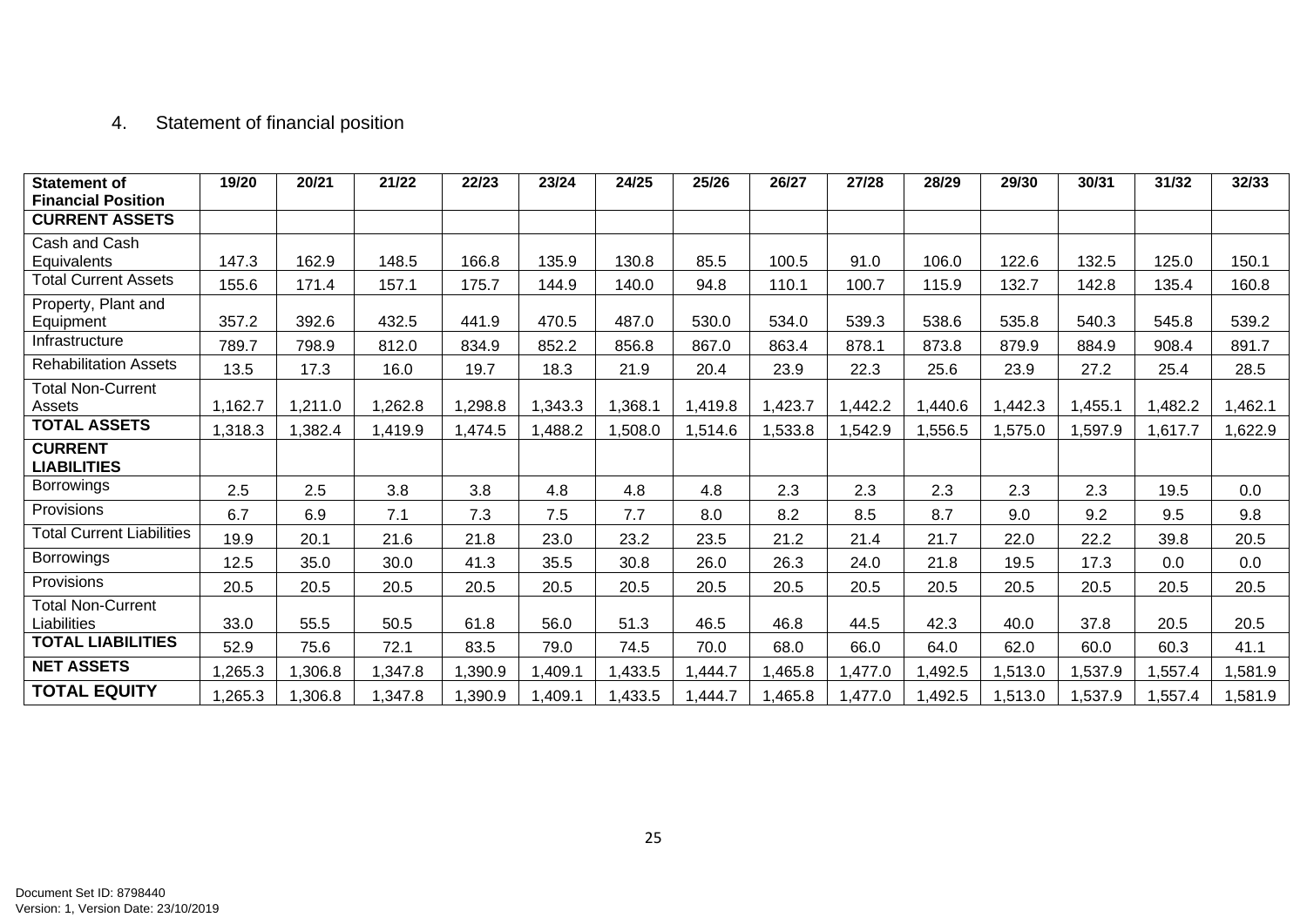# 5. Equity Statement

| <b>Equity Statement</b>    | 19/20 | 20/21 | 21/22 | 22/23 | 23/24 | 24/25 | 25/26 | 26/27 | 27/28 | 28/29 | 29/30 | 30/31 | 31/32 | 32/33 |
|----------------------------|-------|-------|-------|-------|-------|-------|-------|-------|-------|-------|-------|-------|-------|-------|
| <b>Retained Surplus</b>    | 616.2 | 652.8 | 691.5 | 727.5 | 751.0 | 772.9 | 794.4 | 816.2 | 838.0 | 859.4 | 879.4 | 898.9 | 917.8 | 936.9 |
| <b>Reserves</b>            | 125.8 | 125.7 | 128.0 | 130.1 | 124.8 | 122.3 | 111.9 | 106.3 | 95.6  | 84.7  | 85.2  | 85.   | 86.2  | 86.7  |
| <b>Revaluation Surplus</b> | 523.3 | 528.3 | 528.3 | 533.3 | 533.3 | 538.3 | 538.3 | 543.3 | 543.3 | 548.3 | 548.3 | 553.3 | 553.3 | 558.3 |
| <b>Total Equity</b>        | ,265  | .306  | ,347  | ,390. | ,409  | ,433. | .444. | ,465  | .477. | .492. | ,513  | ,537  | ,557  | ,581  |
|                            |       |       |       | 9     | . .   |       |       |       |       |       | .0    |       |       | .9    |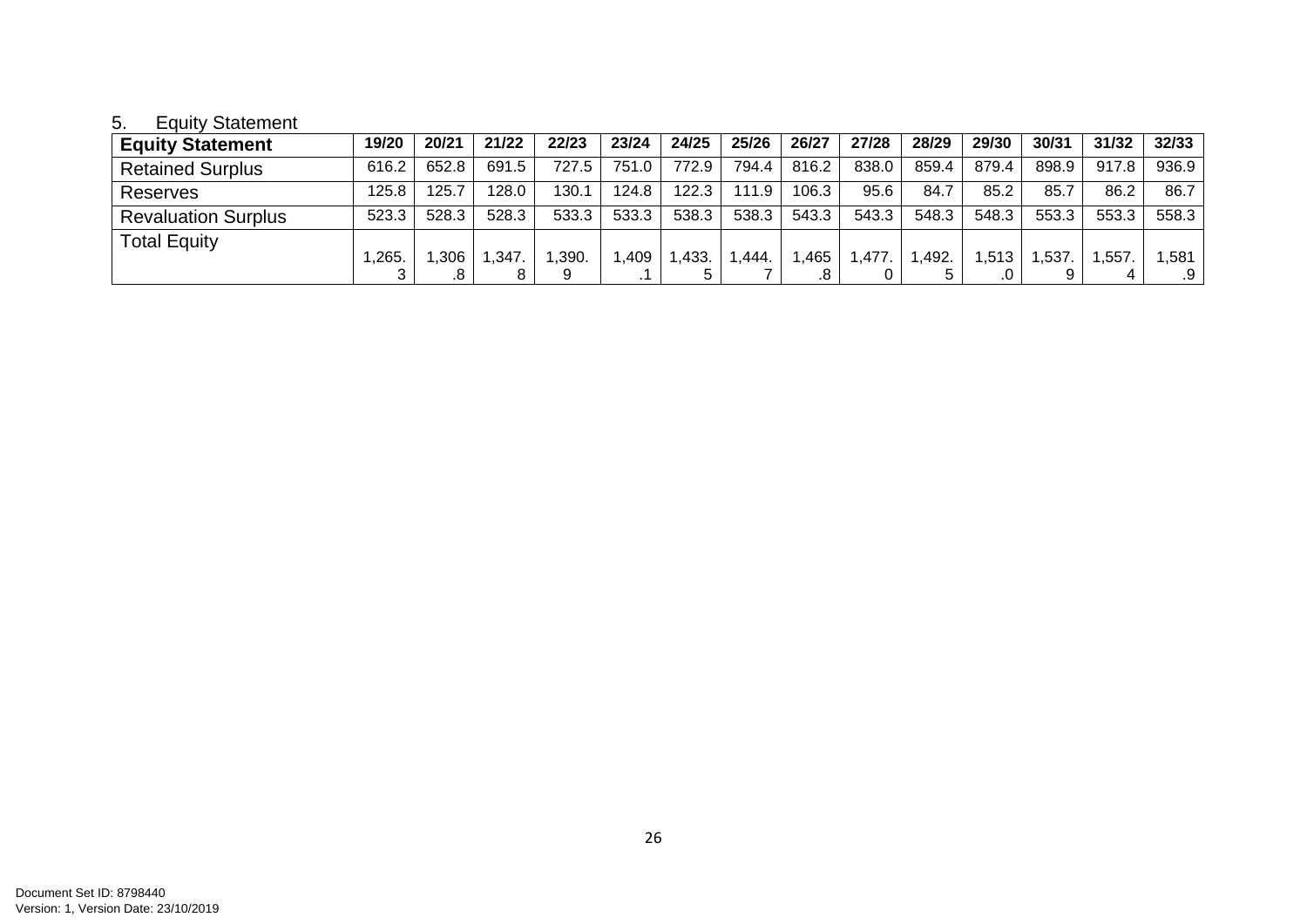# 6. Definition for Statutory KP's

|                | <b>Ratio</b>                               | <b>What it measures</b>                                                                                                                                                    | Target<br>standards<br>basic level                                                          |
|----------------|--------------------------------------------|----------------------------------------------------------------------------------------------------------------------------------------------------------------------------|---------------------------------------------------------------------------------------------|
| 1              | <b>Current Ratio</b>                       | A measure of a local<br>government's liquidity and<br>its ability to meet its short<br>term financial obligations<br>from unrestricted current<br>assets                   | Ratio is equal to an<br>expression of 1:1<br>or<br>greater (e.g. 100% or<br>$1.0$ ).        |
| $\overline{2}$ | Operating<br><b>Surplus Ratio</b>          | An indicator of the extent<br>to which revenue raised<br>only<br>not<br>covers<br>operational expenses, but<br>also provides for capital<br>funding                        | Ratio is between 0%<br>and 15%.                                                             |
| 3              | Own<br>Source<br>Revenue<br>Coverage Ratio | An indicator of a local<br>government's ability<br>to<br>cover its costs through its<br>own revenue efforts.                                                               | Ratio is between 40%<br>and 60% (or 0.4 and<br>$(0.6)$ .                                    |
| 4              | Debt<br>Service<br><b>Cover Ratio</b>      | An indicator of a local<br>government's ability to<br>generate sufficient cash<br>its<br>debt<br>to<br>cover<br>payments.                                                  | Ratio is greater than or<br>equal to 2.                                                     |
| 5              | Asset<br>Sustainability<br>Ratio           | An indicator of the extent<br>to which assets managed<br>by a local government are<br>being<br>renewed<br>or<br>replaced as they reach<br>the end of their useful<br>lives | Ratio<br>data<br>can<br>be<br>calculated and ratio is<br>90% or greater.                    |
| 6              | Asset<br>Consumption<br>Ratio              | This ratio highlights the<br>aged condition of a local<br>physical<br>government's<br>assets                                                                               | Ratio<br>data<br>be<br>can<br>identified and ratio<br>is<br>50% or greater                  |
| $\overline{7}$ | Asset Renewal<br><b>Funding Ratio</b>      | Indicates<br>whether<br>the<br>local government has the<br>financial capacity to fund<br>asset renewal at existing<br>and<br>service<br>revenue<br>levels                  | Ratio<br>data<br>be<br>can<br>identified and the ratio<br>between 75%<br>and<br>is.<br>95%. |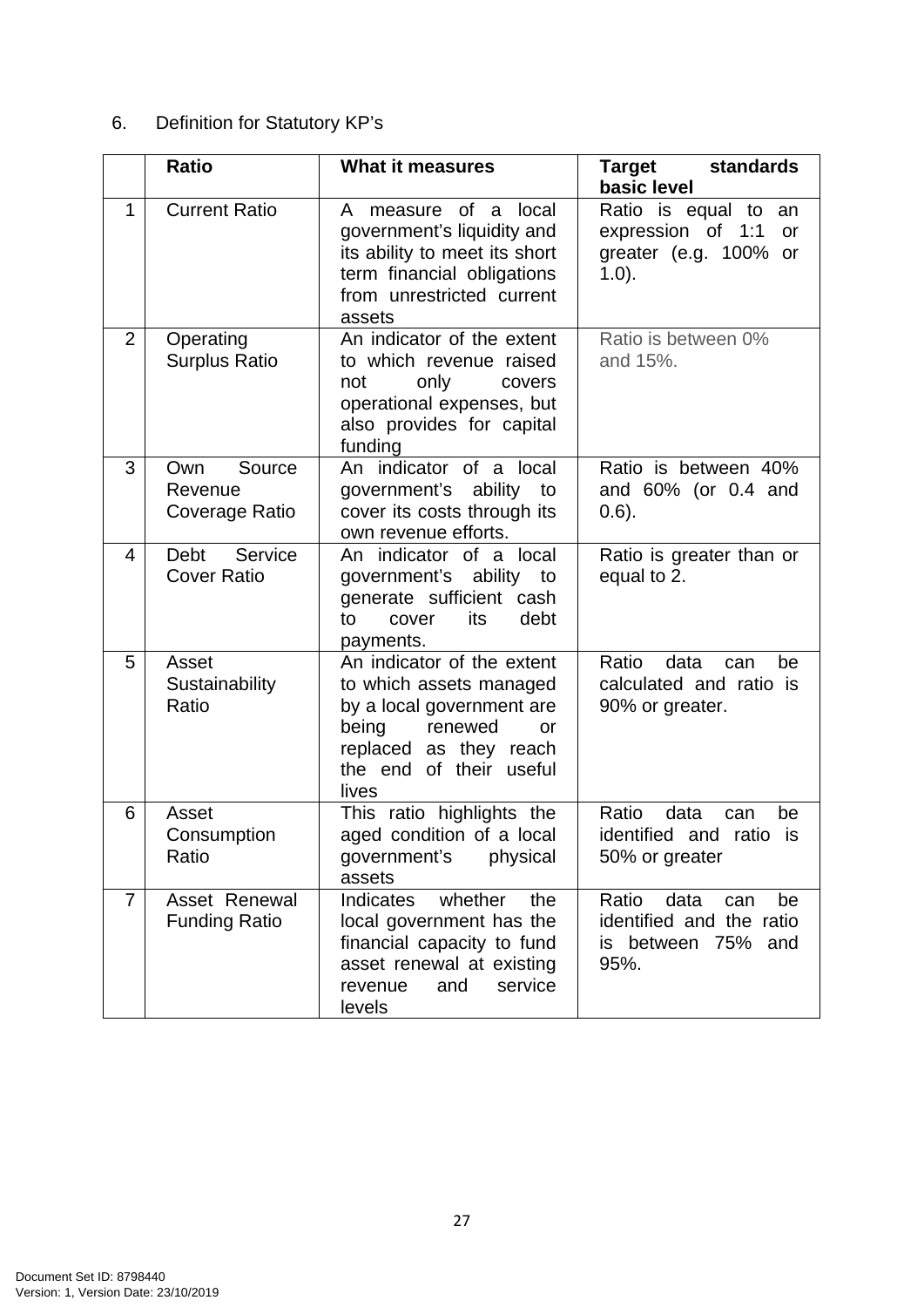# Definitions of terms

| Term                                        | <b>Definition</b>                                                                                                                                                                                                                                                                                                                                                                                                                                                                                                                                                                         |
|---------------------------------------------|-------------------------------------------------------------------------------------------------------------------------------------------------------------------------------------------------------------------------------------------------------------------------------------------------------------------------------------------------------------------------------------------------------------------------------------------------------------------------------------------------------------------------------------------------------------------------------------------|
| <b>Annual Budget</b>                        | A statutory requirement outlining the financial<br>estimates to deliver the Corporate Business Plan.                                                                                                                                                                                                                                                                                                                                                                                                                                                                                      |
| <b>Asset Management</b><br>Plans            | Plans that guide the acquisition, use and disposal of<br>assets to maximise service delivery while managing<br>risks and costs over the life of the asset.                                                                                                                                                                                                                                                                                                                                                                                                                                |
| <b>Corporate Business</b><br>Plan           | A local government's internal business planning tool<br>that translates council priorities into operations within<br>the resources available. The Corporate Business<br>Plan details the services, operations and projects a<br>local government will deliver over a defined period.                                                                                                                                                                                                                                                                                                      |
| <b>Equity statement</b>                     | Equity is the net worth of a local government<br>measured as the difference between the total assets<br>and total liabilities as reported in the statement of<br>financial position. The equity statement details<br>equity by its various classes (retained surpluses,<br>cash-backed reserves and revaluation reserves) and<br>reconciles the opening and closing balances of each<br>class of the local government's equity over the<br>reporting period. It also provides a summary of<br>changes in composition of the local government's<br>equity and the causes of those changes. |
| <b>Financial capital</b>                    | Refers to the funding capacity of the local<br>government as disclosed in the statement of financial<br>position. This is usually the net difference between<br>current assets and current liabilities.                                                                                                                                                                                                                                                                                                                                                                                   |
| Forecast income<br>statement                | A statement that includes revenue and expenditure<br>projections over the 10 year life of the plan.                                                                                                                                                                                                                                                                                                                                                                                                                                                                                       |
| Infrastructure                              | Infrastructure assets are physical assets intended to<br>serve the community over a long time frame and<br>maintained indefinitely by the continuing replacement<br>and refurbishment of its components so that service<br>level standards are met. This includes the major<br>asset classes such as roads, drains, bridges,<br>footpaths, sewerage assets and public buildings.                                                                                                                                                                                                          |
| Inter-generational<br>equity                | Achieving a fair and ethical balance of costs and<br>benefits between present and future generations. In<br>the local government context this refers to the<br>expenditure on long-lived assets and infrastructure<br>and the revenue strategies required to pay for them.                                                                                                                                                                                                                                                                                                                |
| <b>Integrated Planning</b><br>and Reporting | A framework for establishing community priorities<br>and linking these to different areas of a local<br>government's functions.                                                                                                                                                                                                                                                                                                                                                                                                                                                           |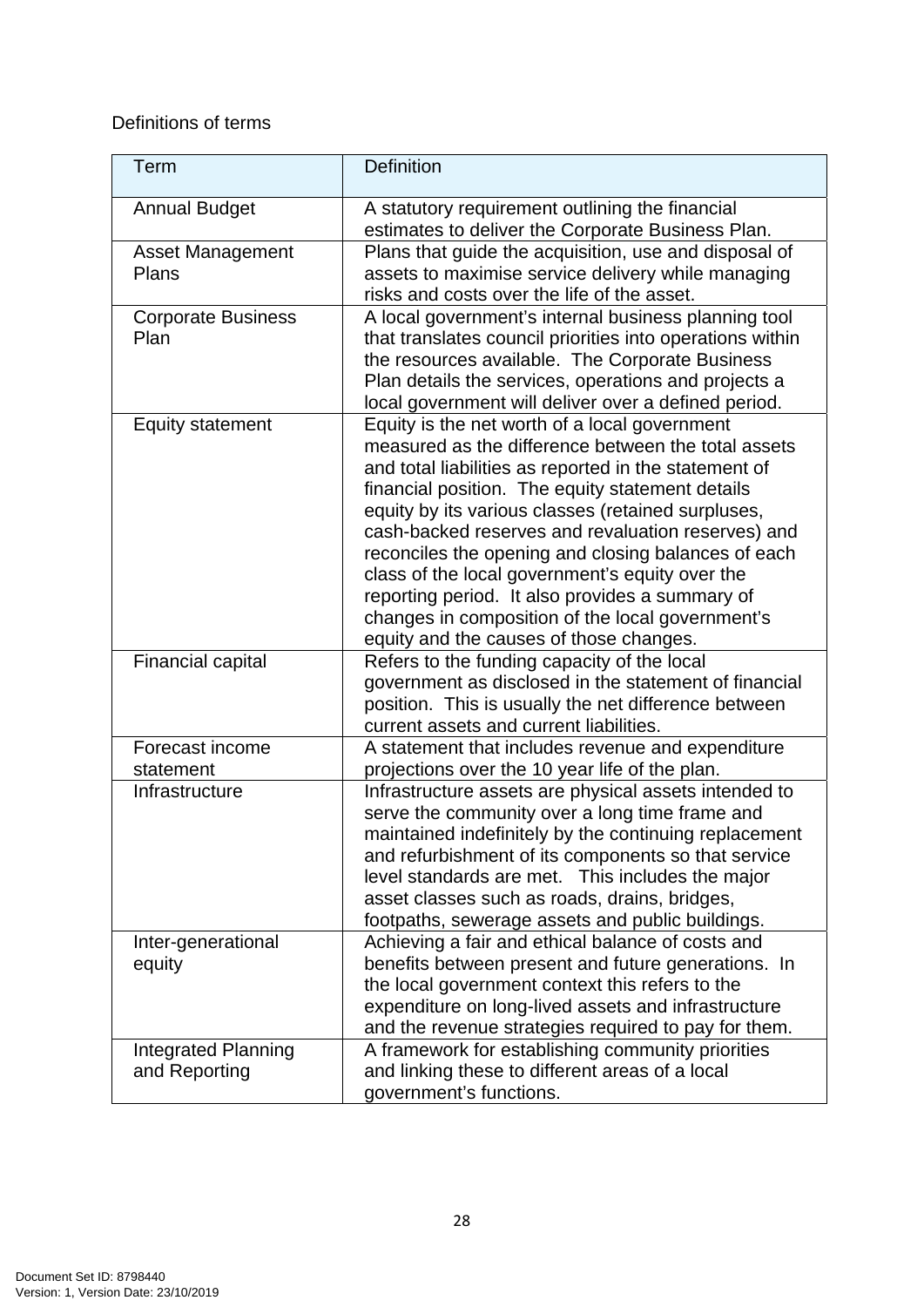| Rate setting statement                    | A statement that details budgeted expenditure and<br>revenue and shows how much rate revenue is<br>required to cover the budget deficit. It can be in a<br>format that includes rates as an income type based<br>on assumptions used in developing the Long Term<br>Financial Plan to show the extent to which planned<br>services and assets can be funded. |
|-------------------------------------------|--------------------------------------------------------------------------------------------------------------------------------------------------------------------------------------------------------------------------------------------------------------------------------------------------------------------------------------------------------------|
| Scenario modelling                        | Preparation of forecasts or estimates in the Long<br>Term Financial Plan on optimistic, conservative and<br>worst-case scenarios to understand the impact of<br>variations in factors or assumptions.                                                                                                                                                        |
| Sensitivity analysis                      | Determines those factors or assumptions that if<br>varied have greater impacts on the Long Term<br>Financial Plan.                                                                                                                                                                                                                                           |
| Statement of cash<br>flows                | A statement that shows how changes in a local<br>government's expenses and income affect cash and<br>cash equivalents; and breaks the analysis down to<br>operating, investing and financing activities.                                                                                                                                                     |
| <b>Statement of financial</b><br>position | A statement that reports the value of a local<br>government's current and non-current assets, current<br>and non-current liabilities and equity as at a<br>particular date, usually the end of a financial<br>reporting period.                                                                                                                              |
| <b>Strategic Community</b><br>Plan        | The strategy and planning document that reflects the<br>longer term (10+ years) community vision,<br>aspirations and objectives.                                                                                                                                                                                                                             |
| <b>Workforce Planning</b>                 | A continuous process (not a one-off activity) of<br>shaping the workforce to ensure that it is capable of<br>delivering organisational objectives now and in the<br>future.                                                                                                                                                                                  |

| Objective                                                                                                                                                | Measure                                                                                                                                                                                                                                | Target |
|----------------------------------------------------------------------------------------------------------------------------------------------------------|----------------------------------------------------------------------------------------------------------------------------------------------------------------------------------------------------------------------------------------|--------|
| Maintain<br>the.<br>existing range and<br>level of service<br>provision whilst<br>developing<br>the<br>capacity to<br>grow<br>and add<br>new<br>services | 1. Meets the targets<br>set by the Annual<br><b>Business Plan</b><br>2. Customer<br>Satisfaction<br>surveys of<br>customers of<br>multiple service<br>units<br>3. Community<br>Perceptions<br>survey asks more<br>'generally'<br>about |        |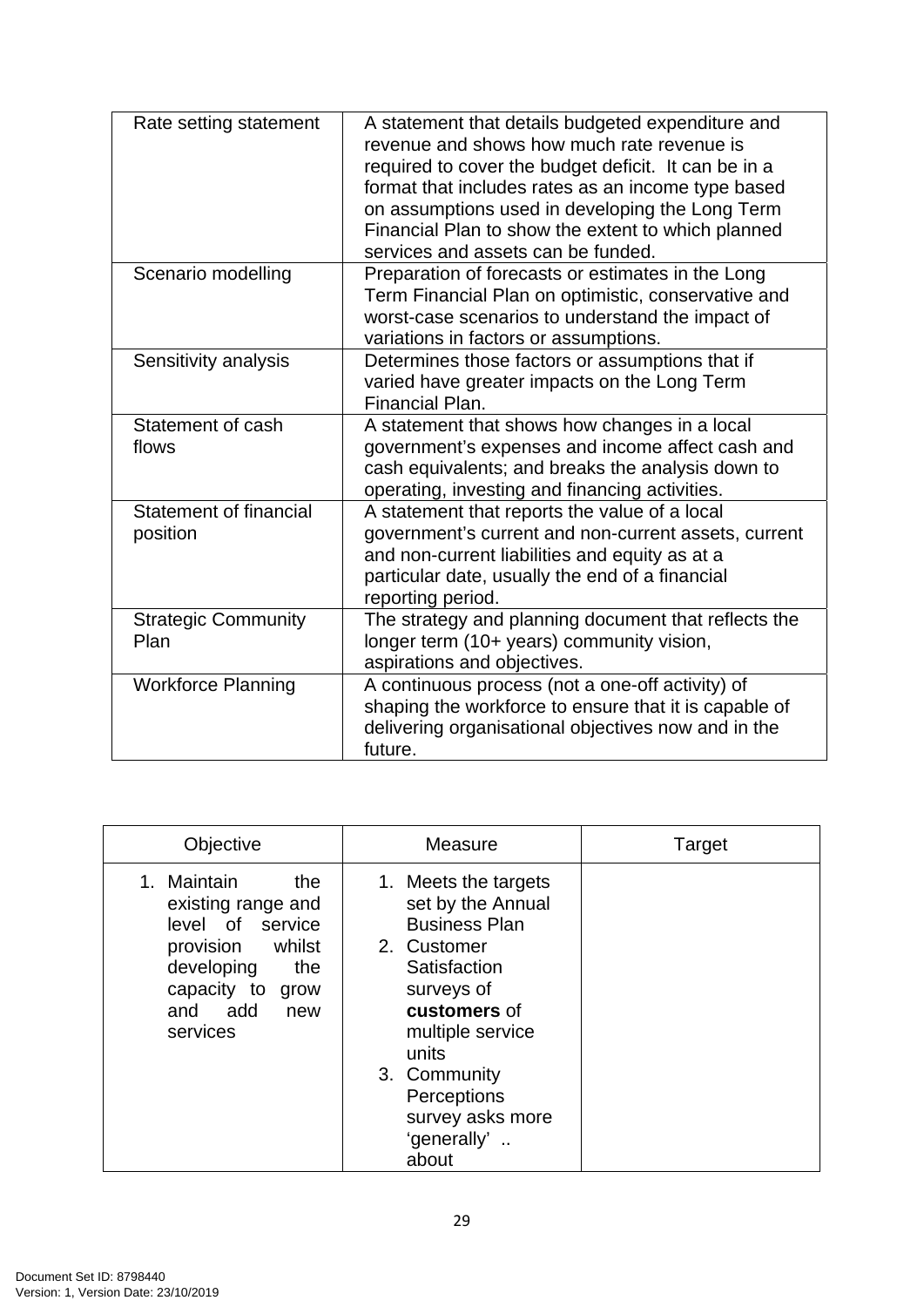| Objective                                                                                                                                             | Measure                                                                                                                                                                                                                         | Target                                                                                                                                                                                               |
|-------------------------------------------------------------------------------------------------------------------------------------------------------|---------------------------------------------------------------------------------------------------------------------------------------------------------------------------------------------------------------------------------|------------------------------------------------------------------------------------------------------------------------------------------------------------------------------------------------------|
|                                                                                                                                                       | maintenance of<br>parks, roads,<br>satisfaction with<br>events, youth<br>services, family<br>services, libraries,<br>waste                                                                                                      |                                                                                                                                                                                                      |
| 2. Maintain a strong<br>position,<br>cash<br>Council<br>ensuring<br>remains<br>financially<br>sustainable in the<br>medium<br>short,<br>and long term | 1. Meet the Current<br>Ratio as provided<br>by the $DLGC - a$<br>measure of the<br>Councils liquidity<br>to meet its short<br>term financial<br>obligations.<br>2. Meet targets<br>contained in<br><b>Reserves</b><br>Forecasts | 1. Current Ratio is<br>equal to 1.0 or<br>greater<br>2. Forecasts in the<br><b>LTFP</b> are satisfied<br>annually                                                                                    |
| 3. Achieve operating<br>surpluses                                                                                                                     | 1. Having a surplus<br>of funds after<br>deducting all<br>operating<br>expenditure from<br>operating revenue<br>2. An indicator to<br>which revenue<br>raised covers<br>operating and<br>capital<br>expenditures                | 1. Funding all<br>income based<br>reserve transfers.<br>2. Ratio is between<br>0% and 15%<br>3. Meets the<br>revenue and<br>expenditure<br>targets outlined in<br>the Annual<br><b>Business Plan</b> |
| 4. Maintain<br>debt/borrowing<br>within<br>levels<br>prudent guidelines                                                                               | 1. An indicator of<br>Council's ability to<br>generate sufficient<br>cash to cover its<br>debt payments.                                                                                                                        | 1. Ratio is greater<br>than or equal to 2.<br>2. In line or better<br>than the average<br>of other metro<br>growth councils                                                                          |
| 5. Continue<br>to<br>grant<br>pursue<br>funding<br>for<br>strategic<br>capital<br>projects from the<br><b>State</b><br>and<br>Commonwealth            | 1. Source and apply<br>for capital grants<br>to fund Council's<br>Capital program<br>as outlined in<br>LTFP.                                                                                                                    |                                                                                                                                                                                                      |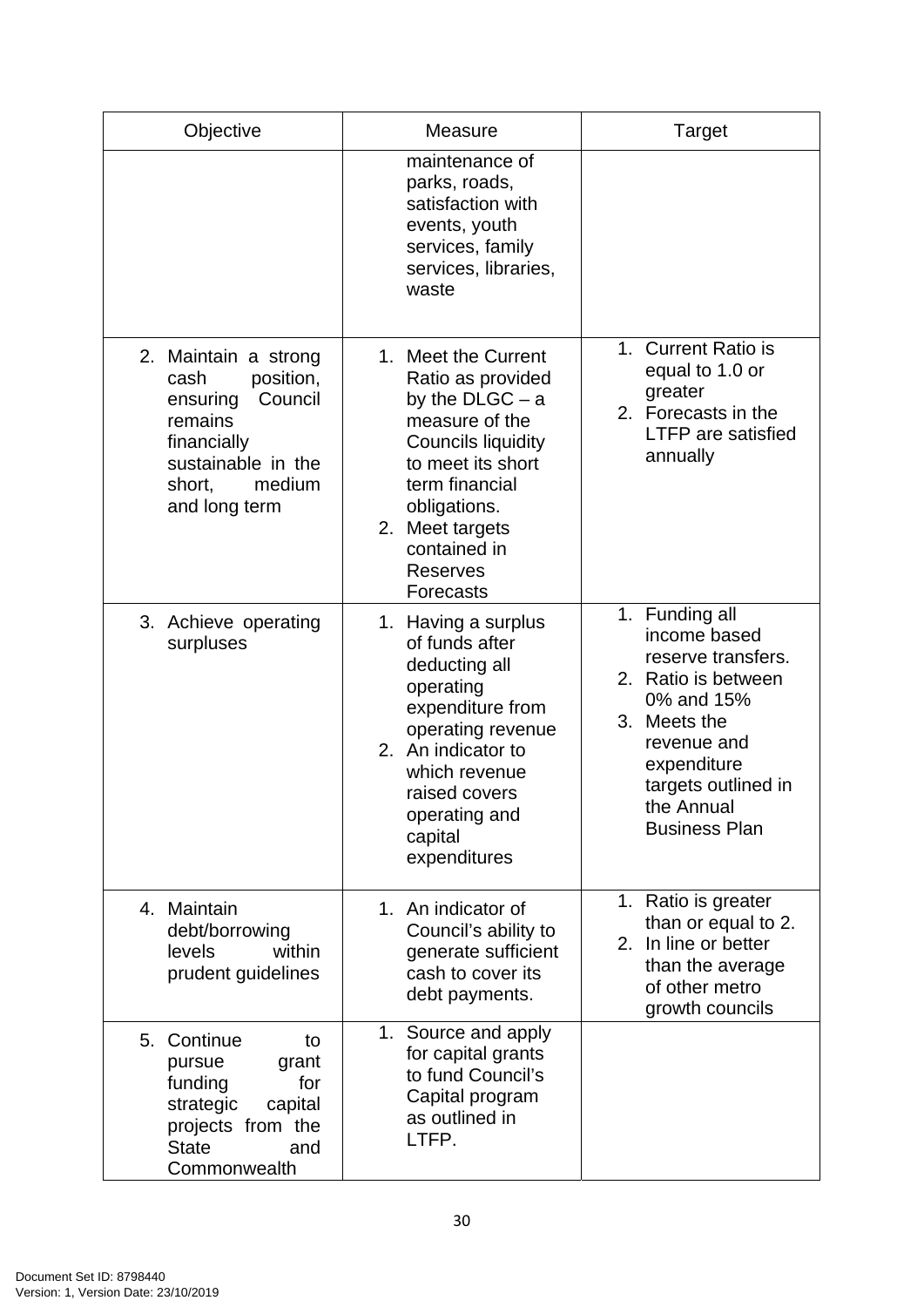| Objective                                                                                                                                                                                      | <b>Measure</b>                                                                                                                                                                | Target                                                                                                                                                                                                                                                                             |
|------------------------------------------------------------------------------------------------------------------------------------------------------------------------------------------------|-------------------------------------------------------------------------------------------------------------------------------------------------------------------------------|------------------------------------------------------------------------------------------------------------------------------------------------------------------------------------------------------------------------------------------------------------------------------------|
| Governments<br>6. Provide<br>for<br>rate<br>that<br>increases<br>enable<br>appropriate<br>capital<br>works<br>(asset<br>renewal,<br>growth/expansion<br>& upgrade) and<br>asset<br>maintenance | <b>Indicates Council</b><br>1 <sub>1</sub><br>has the financial<br>capacity to fund<br>asset renewal at<br>existing revenue<br>and service levels.                            | 1. Rate increases<br>within the LTFP's<br>forecast<br>2. Asset renewal<br>ratio should be<br>between 0.75 to<br>0.95                                                                                                                                                               |
| 7. Ensure value<br>for<br>money is a<br>key<br>objective<br>in<br>all<br>council<br>expenditure                                                                                                | 1. All cash<br>expenditure for<br>operating and<br>capital<br>expenditure (apart<br>from payroll and<br>statutory charges)<br>is subject to<br>competitive<br>market testing. | 1. What is the target                                                                                                                                                                                                                                                              |
| 8. Provide<br>a<br>remuneration<br>structure that will<br>Council<br>ensure<br>and<br>attracts<br>high<br>retains<br>quality<br>to<br>staff<br>provide services                                | Feedback from<br>$1_{-}$<br>exit interview data<br>and annual salary<br>comparisons (with<br>other Councils)                                                                  | 1. Exit interview<br>data. Prevalence<br>of salary and<br>wage levels being<br>an issue in the<br>employee survey<br>2. Number of job<br>offer rejections<br>due to salary<br>3. Council is at the<br>desired quartile<br>when compared<br>with basket of<br>(sampled)<br>councils |
| 9. Use<br>of<br>cash<br>to<br>reserves<br>achieve<br>inter-<br>generational<br>equity, smooth out<br>year on year rate<br>increase<br>and<br>reduce<br>reliance                                | 1. What is the<br>measure for this<br>objective                                                                                                                               | 1. What is the target<br>for this measure                                                                                                                                                                                                                                          |